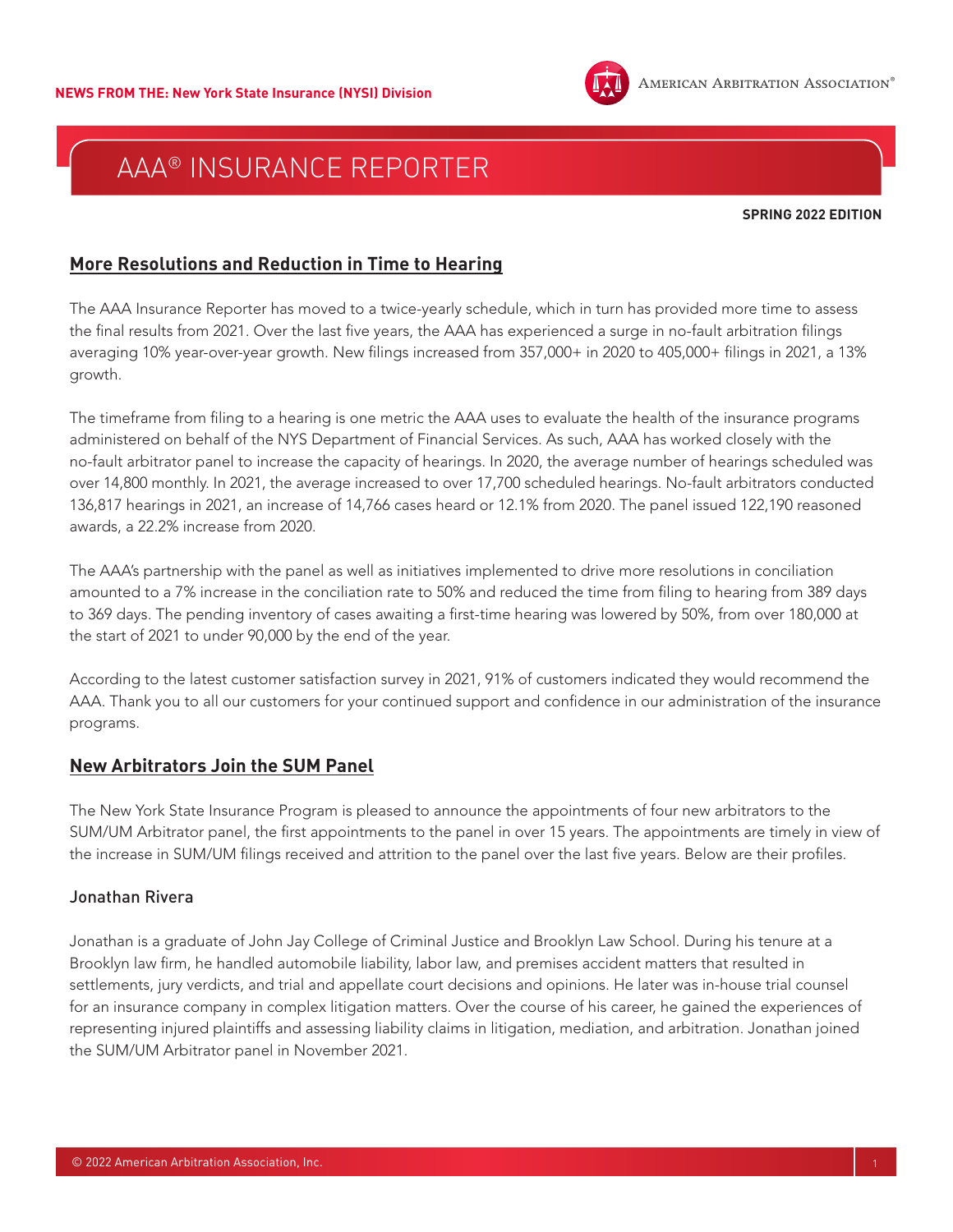

**SPRING 2022 EDITION**

#### Jay Skelton

Prior to joining the SUM/UM panel in October 2021, Jay Skelton was an AAA no-fault arbitrator for 14 years. Following that, Jay worked for the AAA in the New York State Insurance Division for 5 ½ years before returning to the arbitration panel. Prior to serving as an arbitrator, Jay had his own law practice that focused on personal injury, medical malpractice, and fourth amendment litigation.

### Sally Rose Maiolo

An alumnus of Brooklyn Law School, Sally has a B.A. in Spanish and a Certificate in International Marketing Management. She is admitted to practice law in NY, NJ, DC, US District Court, the Eastern and Southern Districts of NY, and the District of NJ. In January 2022, she joined the SUM/UM arbitrator panel after decades of service as a Principal Law Clerk for several NYS Supreme Court Justices handing matters including insurance law, medical malpractice, negligence, commercial litigation, and matrimonial law.

### Alana Barran

Alana attended New York University where she was a double major in Political Science and Spanish Literature. After attending Brooklyn Law School, she practiced law for over 20 years as a litigator on behalf of both plaintiffs and defendants. Alana most recently served as a no-fault arbitrator with the New York State Insurance Program for over eight years. She joined the SUM/UM Arbitrator panel in February 2022.

### **The Great Return**

After two years of remote work, with return-to-office plans derailed by new COVID variants, on March 7, 2022, AAA's NYSI division returned to the office in Lower Manhattan, with hybrid and remote work models in place.

The AAA instituted guidelines for engagement in compliance with CDC recommendations and addressed staff needs and concerns, including safe commuting to the office and a mandatory daily symptom checker for employees to fill out before entering the building.

Planning the office re-entry also involved considerations of a new office culture, work-life balance needs, and successful caseload-management practices. Through staff-engagement techniques and feedback from the user community on their remote work models, the AAA gathered valuable feedback to incorporate into practice.

The AAA no-fault community has always maintained a sense of family and unity and during the first month of office re-entry remote and hybrid staff were provided with meals, snacks, beverages, and safety supplies that included hand sanitizer, disinfecting wipes, and masks.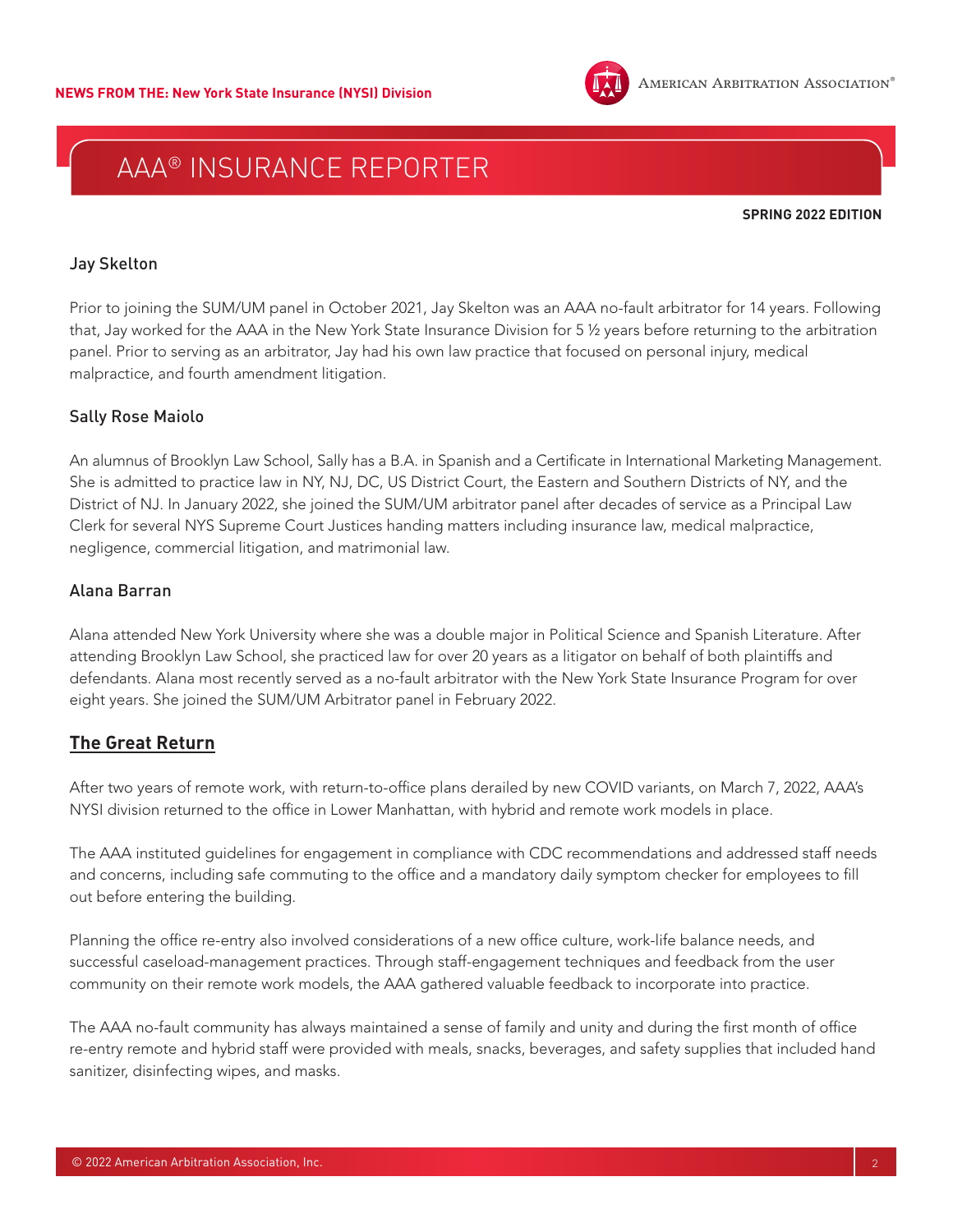

#### **SPRING 2022 EDITION**

The AAA community, which also includes our users, has grown stronger and has proven to be even more resilient than prior to the pandemic. We continue to experience caseload growth, as we provide excellent customer service to all users.

## **Tech Tips: Clear Your Web Browser Cache!**

Following is a brief tutorial on what "clearing a cache" means. Before doing so, it is prudent to check with a tech professional.

When there is a new release of a software program due to an upgrade or enhancement, it may come with a recommendation to "clear your cache." In computing terms, cache is an auxiliary memory from which high-speed retrieval of sites and web pages is possible. Computer web browsers store browsing data in cache memory when one accesses websites and programs in order to provide quicker future responsiveness and an improved user experience. For example, this rapid access is useful when loading images, text, photos, and directions recently viewed. Experience the speed difference in response: visit a website never visited before, revisit it, and compare the speeds.

What does it actually mean to "clear the cache?" This signifies deleting all saved information that has been stored in the cache. After the cache is cleared and a user returns to internet websites previously viewed, the browser will "think" that page has not been visited before and will cache newly updated information from those websites. Generally, cleaning the cache once every month or two and after program application updates should suffice.

Why clear the cache? Clearing the cache can help prevent the use of old forms, protect personal information, and may help improve running applications such as the ADR Center on the computer. Depending on one's settings, the cache can grow quite big and use a lot of disk space on your computer. Information saved often is for web pages never revisited.

Because cybercriminals are getting more sophisticated with advancing technology, clear the cache for security. Hackers can use cached data to infiltrate private networks to embed malware or virus links to the stored files and attack unsuspecting users. Cache clearing can help reduce online risks and may protect from security breaches.

###

The AAA wishes to extend gratitude to you all for your continued support and sends hopes for a happy and safe summer.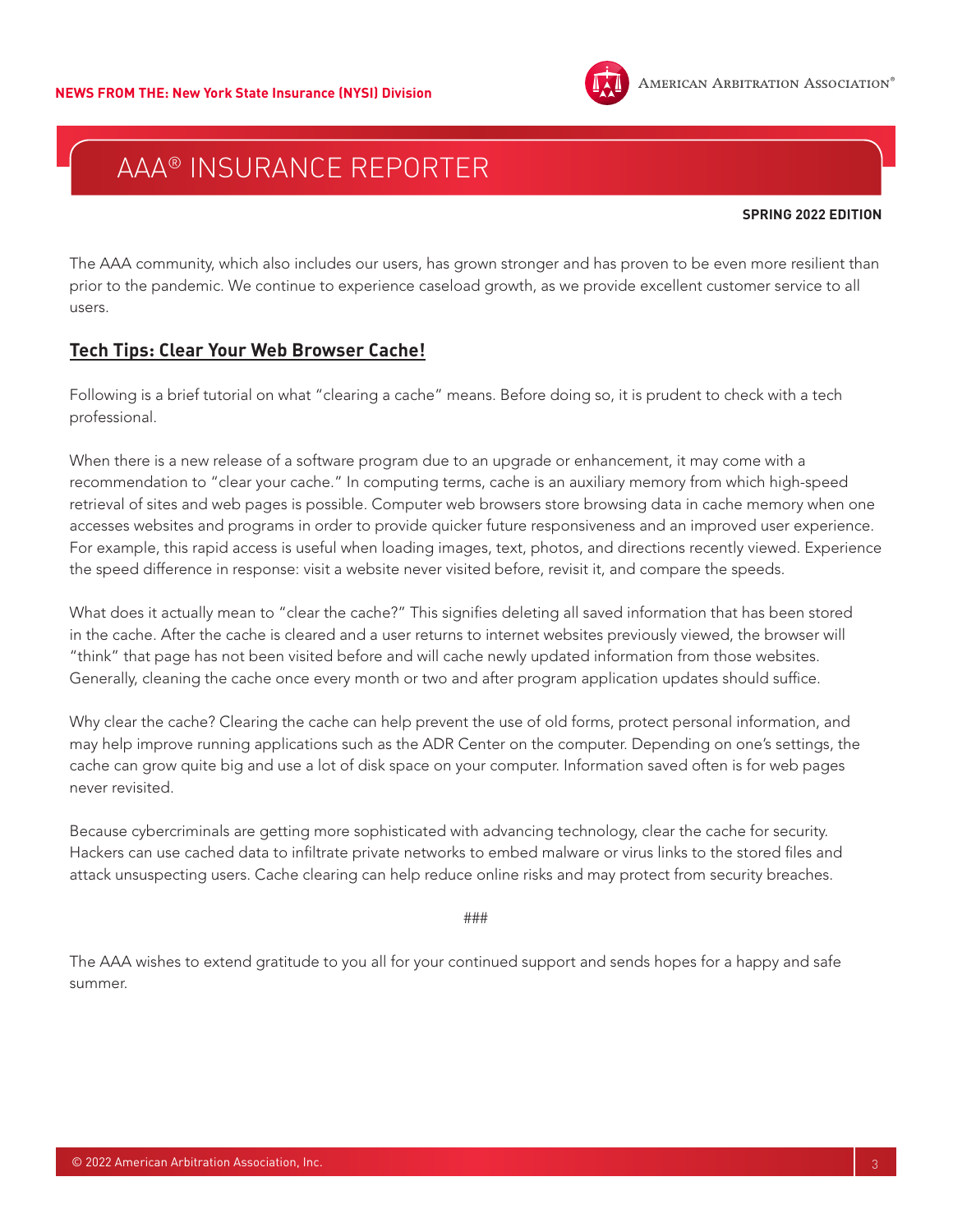#### **SPRING 2022 EDITION**

### **DEVELOPMENTS IN NEW YORK NO-FAULT & SUM ARBITRATION**

### Recent Arbitration Awards

The intent of this section is to provide a cross section of recent, well-reasoned arbitration awards that are consistent with current New York precedent and address commonly raised issues in no-fault and SUM arbitrations. The awards were objectively selected by an editorial board consisting of no-fault and SUM arbitrators with a view toward promoting discussion and analysis of relevant issues.

## List of Arbitrator Abstracts

### OFFICIAL DISABILITY GUIDELINES & WORKERS' COMPENSATION MEDICAL TREATMENT GUIDELINES & MEDICAL NECESSITY

- *Marta Medical Supply, Corp. v. Geico Ins. Co.,* AAA Case no. 17-21-1192-9081 (1/29/22) (Glen Wiener, Arb.)
- *Professional Pain Management, P.C. v. Geico Ins. Co.,* AAA Case no. 17-19-1128-4246 (1/21/21) (Drew Gewuerz, Arb.)
- *Nexray Medical Imaging PC d/b/a Soul Radiology & Hereford Ins. Co.,* AAA Case no. 17-19-1147-9770 (10/5/21) (Lester Hill, Arb.)
- *Integral Assist Medical, PC & Geico Ins. Co.,* AAA Case no. 17-20-1188-3170 (12/23/21) (Christopher Persad, Arb.)
- *North American Partners in Anesthesia LLP & Allstate Ins. Co.,* AAA Case no. 17-20-1172-1131 (12/27/21) (John Hyland, Arb.)

#### COVID-19 PANDEMIC: EXECUTIVE ORDER & TOLLING

- *Manalapan Surgery Center & Enterprise Rent A Car,* AAA Case no. 17-20-1188-8893 (12/14/21) (Giovanna Tuttolomondo, Arb.)
- *Surgicore Surgical Center LLC & MVAIC,* AAA Case no. 17-20-1188-8868 (11/27/21) (Matthew Cavalier, Arb.)
- *Cohen & Kramer M.D. P.C. and Geico Ins. Co.,* AAA Case no. 17-20-1185-3862 (05/12/21) (Eva Gaspari, Arb.)
- *Olga Gibbons d/b/a Astro Medical Services & American Transit Ins. Co.,* AAA Case no. 17-20-1169-9438 (07/16/21) (Tali Philipson, Arb.)
- *Advanced Comprehensive Laboratory & New York Central Mut. Fire Ins.,* AAA Case no. 17-21-1192-0106 (02/18/22) (Matthew Summa, Arb.)
- *Andrew J. Dowd, MD Orthopedics and Hand Surgery & State Farm Mut. Auto. Ins. Co.,* AAA Case no. 17-20-1177-0186 (08/10/21) (Corinne Pascariu, Arb.)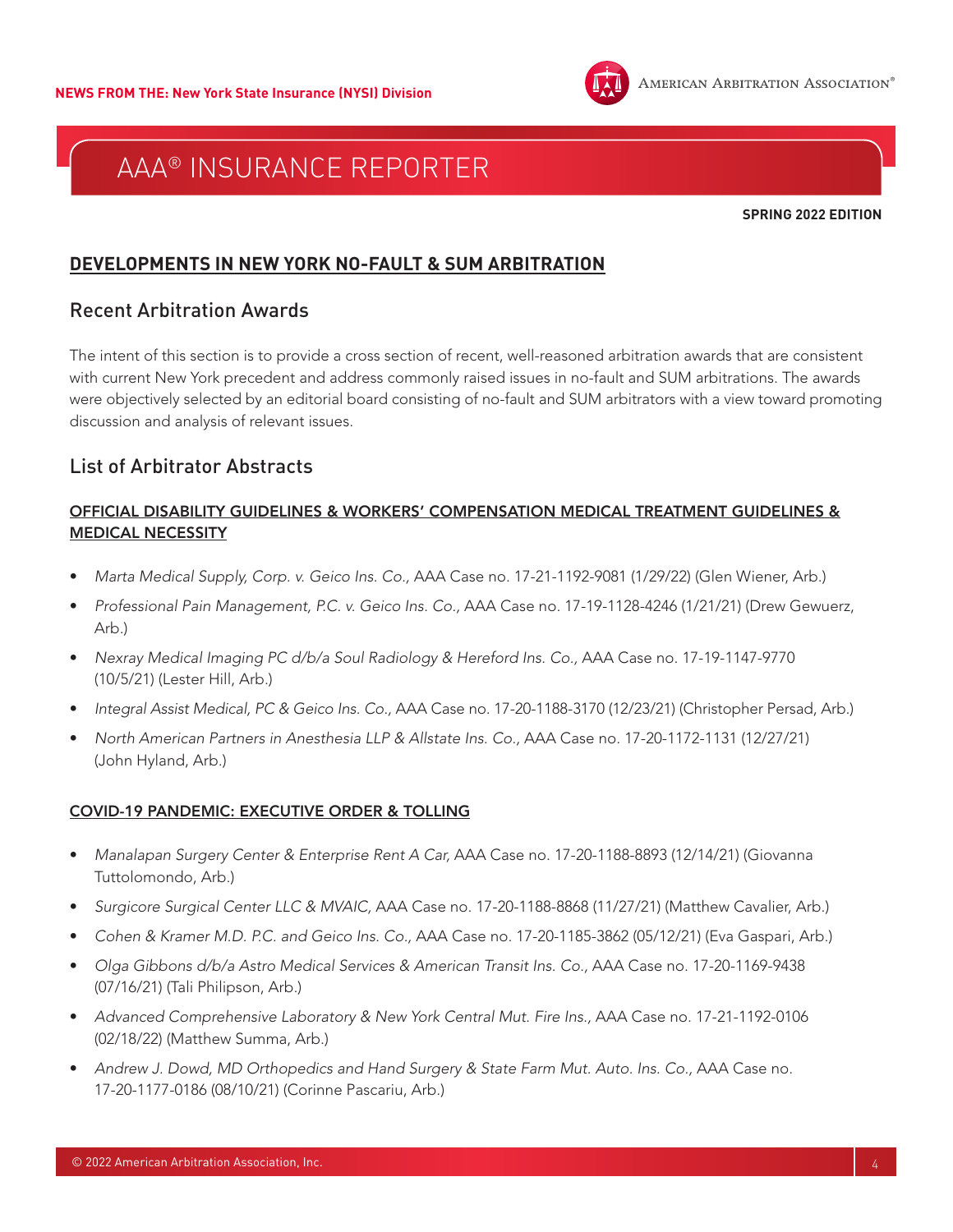

**SPRING 2022 EDITION**

#### NEW JERSEY FEE SCHEDULE & ENTITLEMENT TO REIMBURSEMENT FOR CODES NOT LISTED

- *Barnert Surgical Center, LLC & Geico Ins. Co.,* AAA Case no. 17-20-1179-4349 (7/22/21) (Kent Benziger, Arb.)
- *Manalapan Surgery Center, LLC & Geico Ins. Co.,* AAA Case no. 17-19-1151-8497 (7/20/21) (Debbie Thomas, Arb.)
- *Health East Ambulatory Surgical Center & Progressive Cas. Ins. Co.,* AAA Case no. 17-21-1202-6474 (12/27/21) (Gerry Wendrovsky, Arb.)
- *Surgicore of Jersey City, LLC & State Farm Mut. Auto. Ins. Co.,* AAA Case no. 17-21-1199-0957 (1/25/22) (Michael Resko, Arb.)

#### FINAL DETERMINATIONS BY WORKERS' COMPENSATION BOARD & DUTY TO NOTIFY NO-FAULT INSURER

- *ElectroDiagnostic & Physical Med PC & American Transit Ins. Co.,* AAA Case no. 17-18-1105-4405 (7/21/21) (Matthew Brew, Arb.), aff'd AAA Assessment no. 99-18-1105-4405 (10/9/21) (Jeffrey Grob, Master Arb.)
- Advanced Orthopedics & Joint Preservation PC v. American Transit Ins. Co., AAA Case no. 17-20-1168-6611 (8/3/21) (Claire Gallagher, Arb.) aff'd AAA Assessment no. 99-20-1168-6611 (10/24/21) (Burt Feilich, Master Arb.)
- *Green Acres Home Care v. American Transit Ins. Co.,* AAA Case no: 17-19-1128-5514 (2/27/20) (Tali Philipson, Arb.) aff'd AAA Assessment no. 99-1128-5514 (6/30/20) (Jonathan Hill, Master Arb.)
- *Omega Diagnostic Imaging, P.C. & Hereford Ins. Co.,* AAA Case no. 17-20-1166-8183 (1/4/22) (Ann Lorraine Russo, Arb.)
- *Cohen & Kramer, M.D., P.C. & American Transit Ins. Co.,* AAA Case no. 17-21-1209-9173 (11/16/21) (Michael Rosenberger, Arb.)
- *Limelite Recovery Inc. & American Transit Ins. Co.,* AAA Case no. 17-20-1183-1825 (2/14/22) (John O'Grady, Arb.)

#### SUM AWARDS: COMPARATIVE NEGLIGENCE & FAILURE TO USE SEATBELT

- *Claimant & American Alternative Ins. Co.,* AAA Case no. 01-20-0005-4977 (Peter Horenstein, Arb.)
- *J.B. & Utica Mut. Ins. Co.,* AAA Case no. 01-17-0002-8357 (Richard Kesnig, Arb.)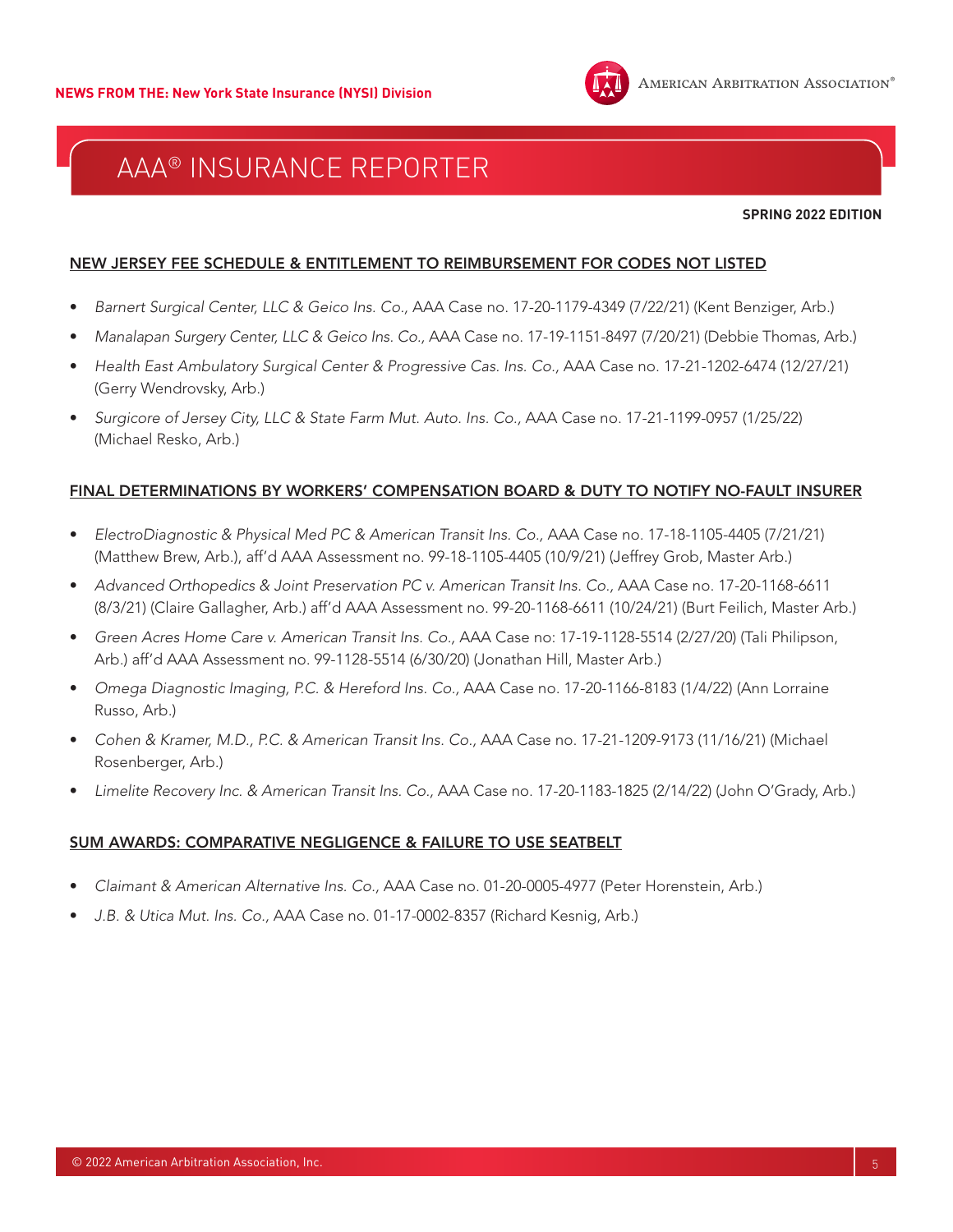

**SPRING 2022 EDITION**

## Arbitrator Abstracts

### OFFICIAL DISABILITY GUIDELINES & WORKERS' COMPENSATION MEDICAL TREATMENT GUIDELINES & MEDICAL NECESSITY

*Marta Medical Supply, Corp. v. GEICO Ins. Co.,* AAA Case no. 17-21-1192-9081 <https://aaa-nynf.modria.com/loadAwardSearchFilter>

(1/29/22) (Glen Wiener, Arb.) Applicant sought reimbursement for a lumbar support. Respondent denied the claim on the ground the lumbar support lacked medical necessity. In support of its defense, respondent relied upon the peer review report of Dominick Garofalo, M.S., D.C. Citing to the New York Mid and Low Back Injury Treatment Guidelines, Dr. Garofalo asserted the lumbar support was not warranted because there was no documented evidence of spondylolisthesis, instability, or post-operative treatment. Applicant did not submit a rebuttal in opposition. In finding for respondent, the arbitrator held that, while not dispositive, the Medical Treatment Guidelines are highly persuasive as to the generally accepted medical practices for treatment of neck, back, and knee injuries because they were developed by representatives from the Workers' Compensation Board and selected qualified medical professionals. Thus, the arbitrator determined that the peer review report was sufficient to establish a lack of medical necessity and denied the claim.

*Professional Pain Management, P.C. v. GEICO Ins. Co.,* AAA Case no. 17-19-1128-4246 <https://aaa-nynf.modria.com/loadAwardSearchFilter>

(1/21/21) (Drew Gewuerz, Arb.) Applicant sought reimbursement for trigger point injections and epidural steroid injections. Respondent denied the claim on the ground the injections lacked medical necessity. In support of its defense, respondent relied upon the peer review report of Mitchell Ehrlich, M.D. Dr. Ehrlich asserted the injections were not warranted because such were not consistent with the standard of care set forth in the Workers' Compensation Medical Treatment Guidelines. In opposition, applicant argued the guidelines were not applicable to no-fault claims and, therefore, respondent failed to meet the burden of production in support of its lack of medical necessity defense. In finding for applicant, the arbitrator held that the Medical Treatment Guidelines were not authoritative and were specifically drafted to only apply to Workers' Compensation claims. The arbitrator noted that he previously addressed the issue at length in *Pain Medical, PLLC v. GEICO Ins. Co.,* AAA Case no. 17-16-1034-2976 (7/3/17), wherein he held that the Regulatory Impact Statement to the guidelines clearly demonstrated they were not intended to apply to no-fault claims. Thus, the arbitrator determined that the peer reviewer failed to present a legally sufficient medical rationale in support of his opinion, and an award was issued in favor of applicant.

*Nexray Medical Imaging PC d/b/a Soul Radiology & Hereford Ins. Co.,* AAA Case no. 17-19-1147-9770 <https://aaa-nynf.modria.com/loadAwardSearchFilter>

(10/5/21) (Lester Hill, Arb.) Applicant sought reimbursement for MRIs of the brain and cervical and lumbar spine. Respondent relied upon a peer review of Eric Roth, M.D. to establish a lack of medical necessity. Dr. Roth stated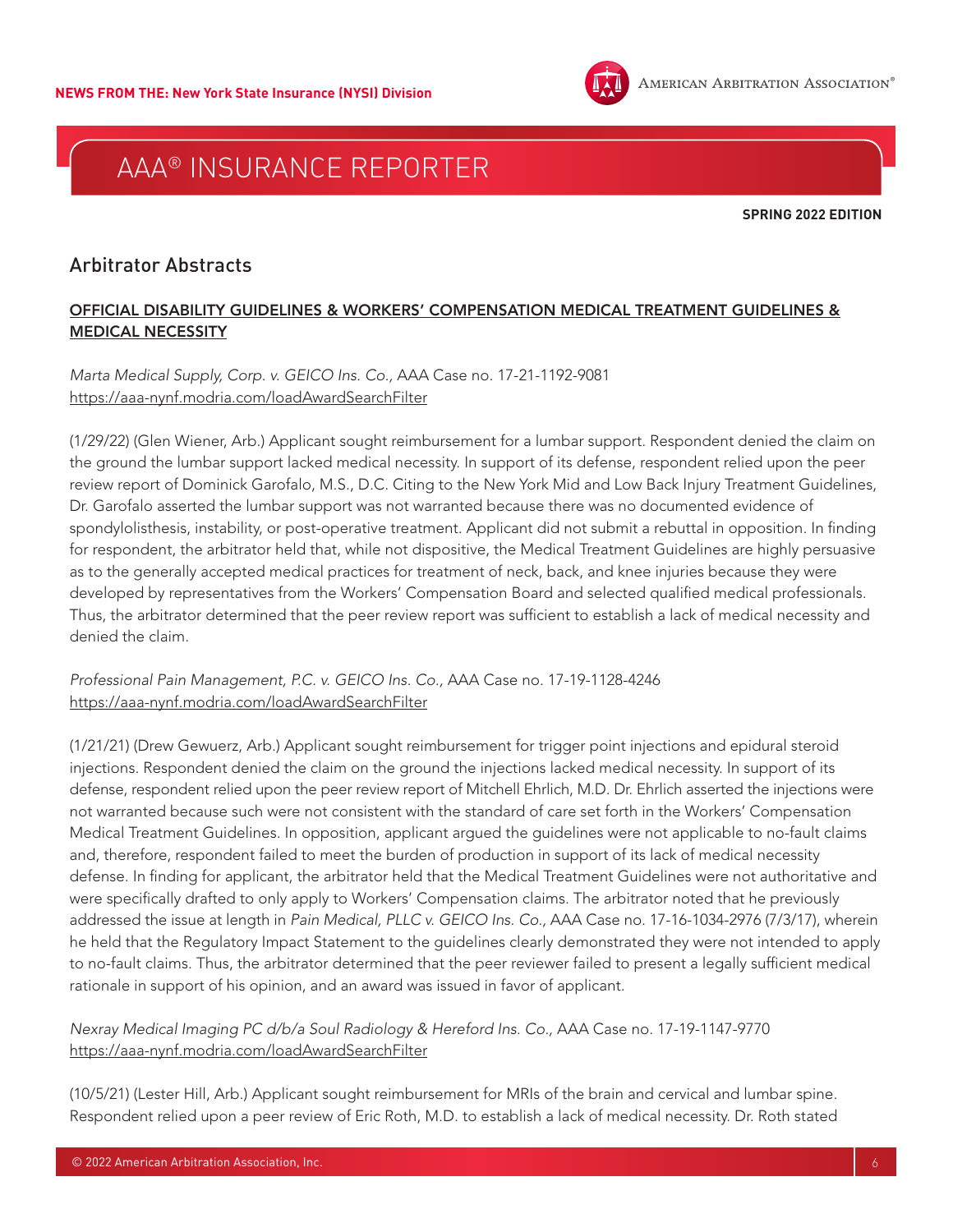

#### **SPRING 2022 EDITION**

that the MRIs were referred prematurely based on insufficient examination findings pursuant to the Official Disability Guidelines (ODG) issued by the Work Loss Data Institute and the NIA guidelines issued by Magellan Healthcare. The arbitrator determined that the peer review did not meet the respondent's burden of establishing a lack of medical necessity for the MRIs, in part because the ODG and NIA guidelines are not reliable standards of care recognized for the treatment of patients under no-fault. Therefore, the arbitrator granted the claim in its entirety.

*Integral Assist Medical, PC & Geico Ins. Co.,* AAA Case no. 17-20-1188-3170 <https://aaa-nynf.modria.com/loadAwardSearchFilter>

(12/23/21) (Christopher Persad, Arb.) Applicant sought reimbursement for physician assistant services associated with left shoulder arthroscopic surgery. Respondent denied the claim based on a peer review report by Howard Kiernan, M.D., who reviewed the injured party's medical records and determined that the surgery was medically unnecessary due to an insufficient trial of conservative treatment as set forth in the New York Workers' Compensation Medical Treatment Guidelines. Applicant submitted a rebuttal to the peer review by Paul Ackerman, M.D., the treating surgeon. The respondent submitted an addendum to the peer, and applicant submitted a reply to the addendum. The arbitrator cited an award by Arbitrator Wiener in AAA Case no. 17-17-1071-6148 standing for the proposition that the Workers' Compensation Medical Treatment Guidelines provide a generally accepted standard of care for the medical community, particularly when combined with a peer reviewer's experience as a physician. In finding in favor of applicant, the arbitrator reasoned that while the peer review met respondent's initial burden of establishing a lack of medical necessity for the surgery, the rebuttal refuted the peer, in part, due to the reliance upon more applicable and persuasive medical authority.

*North American Partners in Anesthesia LLP & Allstate Ins. Co.,* AAA Case no. 17-20-1172-1131 <https://aaa-nynf.modria.com/loadAwardSearchFilter>

(12/27/21) (John Hyland, Arb.) Applicant sought reimbursement for anesthesia administered in conjunction with left shoulder arthroscopic surgery and manipulation under anesthesia (MUA). Respondent relied upon a peer review by Stuart Springer, M.D. to establish a lack of medical necessity. Dr. Springer reviewed the injured party's medical records and stated that the medical facts did not meet the criteria for shoulder surgery and MUA. The arbitrator rejected the peer review, in part, due to Dr. Springer's reliance on the Magellan and CMS guidelines, which the arbitrator found were neither binding nor reliable evidence of a medical standard of care applicable to no-fault claims. Accordingly, the arbitrator granted the claim in its entirety.

### COVID-19 PANDEMIC: EXECUTIVE ORDER & TOLLING

*Manalapan Surgery Center & Enterprise Rent A Car,* AAA Case no. 17-20-1188-8893 <https://aaa-nynf.modria.com/loadAwardSearchFilter>

(12/14/21) (Giovanna Tuttolomondo, Arb.) The applicant sought reimbursement for a facility fee associated with manipulation under anesthesia performed October 6, 2016. The respondent argued the statute of limitations ("SOL")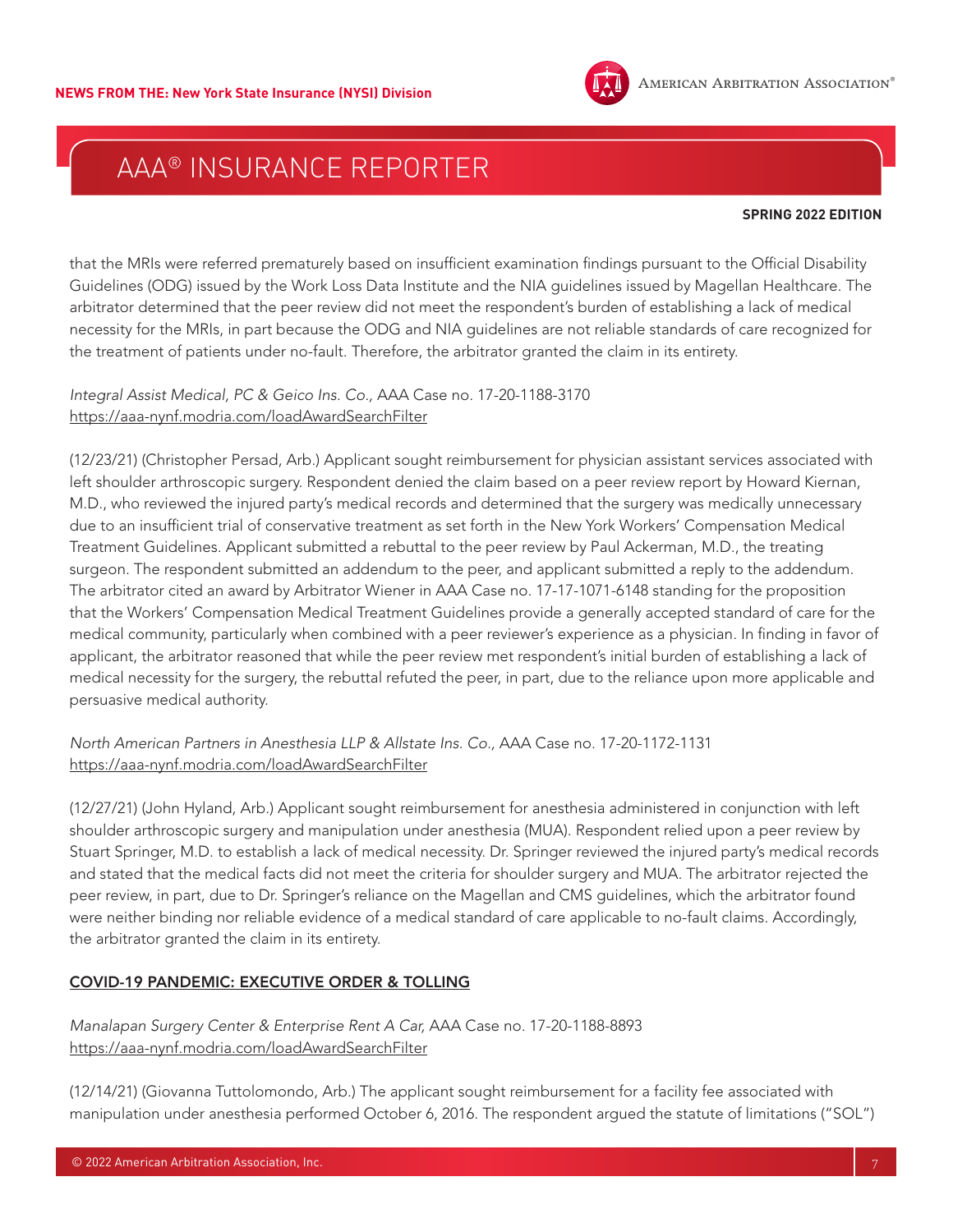

#### **SPRING 2022 EDITION**

barred recovery. The arbitrator noted that the respondent received the provider's responses to respondent's verification requests on May 8, 2017, and that the claim became overdue 30 days later on June 7, 2017 and, therefore, the SOL would normally have expired three years later on June 7, 2020. However, on March 20, 2020 former Governor Andrew M. Cuomo issued Executive Order Number 202.8, tolling "… any specific time limit for the commencement, filing, or service of any legal action, notice, motion, or other process or proceeding, as prescribed by the procedural laws of the state, including but not limited to the criminal procedure law, the family court act, the civil practice law and rules, the court of claims act, the surrogate's court procedure act, and the uniform court acts, or by any other statute, local law, ordinance, order, rule, or regulation, or part thereof…" Subsequent executive orders extended the tolling of the SOL period to November 3, 2020. The arbitrator took note of the decision by the Appellate Division in the matter of Brash v. Richards, 195 A.D.3d 582, 149 N.Y.S.3d 560 (2<sup>nd</sup> Dept. 2021), wherein the court was asked to determine whether the Executive Orders constituted a toll or, alternatively, a suspension of filing deadlines applicable to New York courts. The court concluded that the executive orders constituted a toll of such filing deadlines, stating, "[u]nlike a toll, a suspension does not exclude its effective duration from the calculation of the relevant time period. Rather, it simply delays expiration of the time period until the end date of the suspension." Therefore, the arbitrator determined that the period of the toll was excluded from the calculation of the relevant time period. The arbitrator found that when the order was enacted, the applicant still had 78 days to file its claim. The toll ended November 3, 2020, thus giving applicant an additional 78 days, or until January 20, 2021, to commence the proceeding. The proceeding was filed on December 22, 2020, and, therefore, the arbitrator determined it was timely.

#### *Surgicore Surgical Center LLC & MVAIC,* AAA Case no. 17-20-1188-8868 <https://aaa-nynf.modria.com/loadAwardSearchFilter>

(11/27/21) (Matthew Cavalier, Arb.) The applicant sought reimbursement for surgical medical services provided on August 24, 2016. The respondent argued the procedure was not medically necessary and that the statute of limitations ["SOL"] barred recovery. The arbitrator noted that the provider's responses to the respondent's verification requests were received by the respondent by April 18, 2017. The claim was denied on April 28, 2017 based on a lack of medical necessity. The arbitrator noted that Governor Andrew M. Cuomo issued Executive Orders tolling any specific time limit for the commencement, filing, or service of any legal action, notice, motion, or other process or proceeding, as prescribed by the procedural laws of the state, including but not limited to the criminal procedure law, the family court act, the civil practice law and rules, the court of claims act, the surrogate's court procedure act, and the uniform court acts, or by any other statute, local law, ordinance, order, rule, or regulation, or part thereof." The arbitrator noted the ruling by the Appellate Division in *Brash v. Richards,* 195 A.D.3d 582, 149 N.Y.S.3d 560 (2nd Dept. 2021), wherein the court held that the executive orders constituted a toll of such filing deadlines, stating, "[u]nlike a toll, a suspension does not exclude its effective duration from the calculation of the relevant time period. Rather, it simply delays expiration of the time period until the end date of the suspension." The arbitrator noted that the SOL to file a claim against MVAIC is three years from the date of the denial and that MVAIC denied the disputed claim on April 28, 2017. Therefore, the applicant would normally have until April 28, 2020 to file this action. In this case, the Executive Order took effect March 20, 2020, 39 days prior to the expiration of the SOL. The arbitrator determined that the toll expired on November 3, 2020 and, therefore, applicant had an additional 39 days, or until December 12, 2020, to file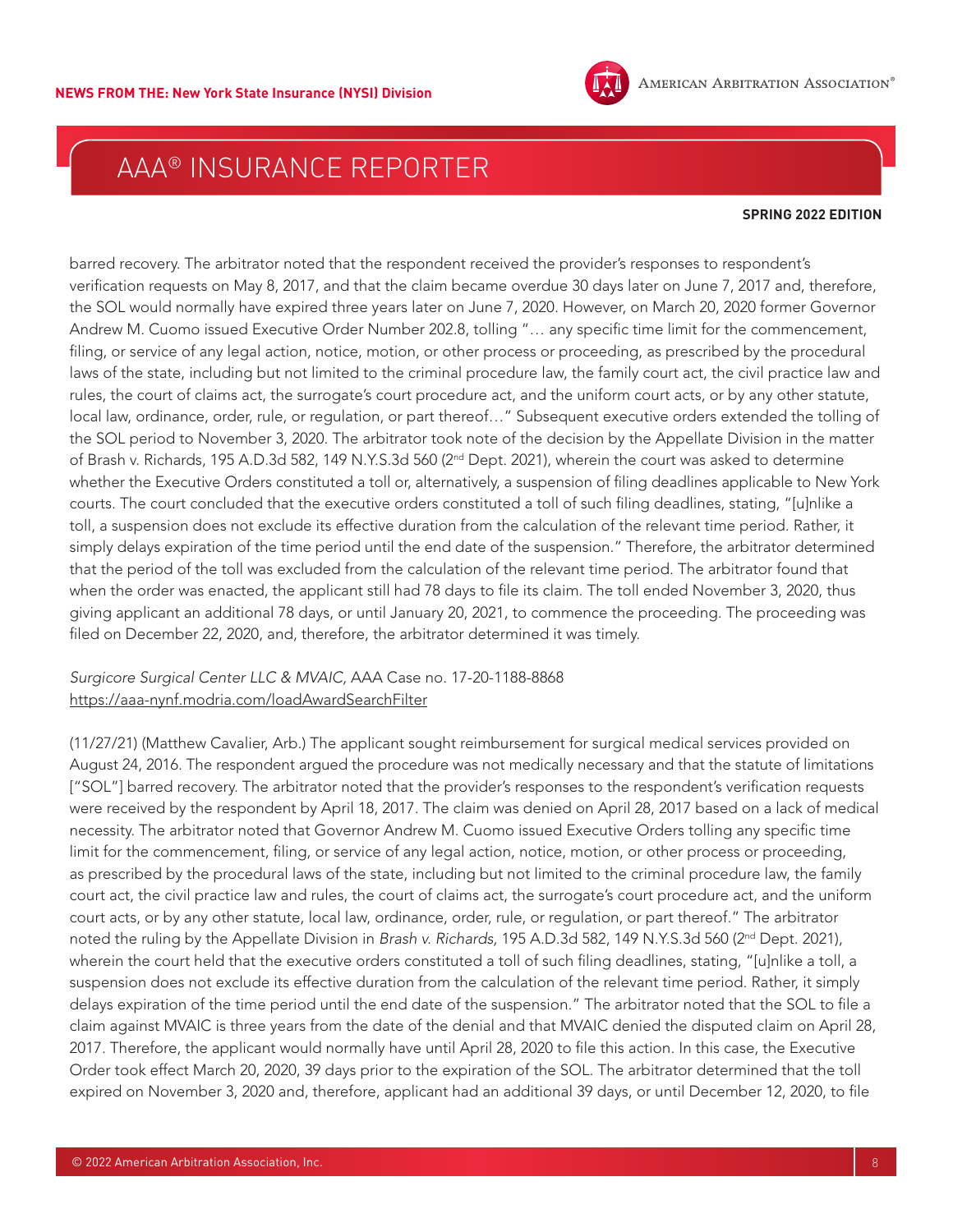

#### **SPRING 2022 EDITION**

this proceeding. However, the case was filed on December 20, 2020, eight days after the SOL expired. The applicant made additional arguments that, due to the COVID-19 pandemic, the applicant's attorney's office and the healthcare provider's medical office were initially closed and later operating remotely with a scaled-down in-person operation, rationalizing the late filing as an excusable error. After considering various factors, including the fact "the AAA's electronic filing system was up and running the entire time," the arbitrator found no reasonable excuse for the late filing and denied the claim.

#### *Cohen & Kramer M.D. P.C. and Geico Insurance Company,* AAA Case no. 17-20-1185-3862 <https://aaa-nynf.modria.com/loadAwardSearchFilter>

(05/12/21) (Eva Gaspari, Arb.) Applicant sought reimbursement for a right shoulder arthroscopic surgery. The respondent denied the claim based upon a lack of medical necessity supported by a peer review report. The peer doctor opined that the arthroscopic surgery was not medically necessary because the EIP did not undergo physical therapy, thus, the surgery was performed without a comprehensive attempt at conservative care. At the hearing, the applicant's counsel noted that the underlying motor vehicle accident and treatment period occurred during the COVID-19 pandemic, and counsel argued that the issues of quarantine and avoidance of non-essential interactions effected the EIP's attempts at conservative care. The arbitrator took judicial notice of Governor Andrew M. Cuomo's "New York State on PAUSE" Executive Order, which directed all nonessential businesses statewide to close in-office personnel functions effective 8 p.m. on Sunday, March 22, 2020 and temporarily banned all non-essential gatherings of individuals of any size for any reason. The Executive Order was ultimately extended until June 13, 2020 for regions that did not meet the standards for reopening. The arbitrator reasoned that there was a valid concern for people to avoid all nonessential gatherings, which could certainly include a decision to avoid a physical therapy facility to mitigate risk and exposure to the virus. However, the arbitrator highlighted the fact that the EIP did not have a documented basis for failing to attempt conservative treatment prior to undergoing right shoulder arthroscopy, and that the EIP did attend multiple medical appointments and was receiving acupuncture treatments. Therefore, the arbitrator determined that the facts did not support counsel's argument that the EIP was avoiding all non-essential medical appointments, nor did the medical records indicate that conservative care options were suspended or modified due to considerations of exposure to the Covid-19 virus. The arbitrator concluded that, notwithstanding the unique circumstances presented by Covid-19, there was nothing in the record indicating that it was appropriate to suspend conservative treatment options based on the circumstances. Therefore, the arbitrator denied the claim.

### *Olga Gibbons d/b/a Astro Medical Services & American Transit Ins. Co.,* AAA Case no. 17-20-1169-9438 <https://aaa-nynf.modria.com/loadAwardSearchFilter>

(07/16/21) (Tali Philipson, Arb.) Respondent timely denied Applicant's claim based upon the assignor's failure to appear at two independent medical examinations ("IMEs"). Respondent originally scheduled the IMEs for March 4, 2020 and April 1, 2020. Due to the COVID-19 pandemic, a third scheduling letter was generated re-scheduling the IME on April 1, 2020 to June 23, 2020. Counsel for the applicant argued that the assignor could have attended the April 1, 2020 IME and that the respondent's proof was insufficient to demonstrate that the assignor failed to do so.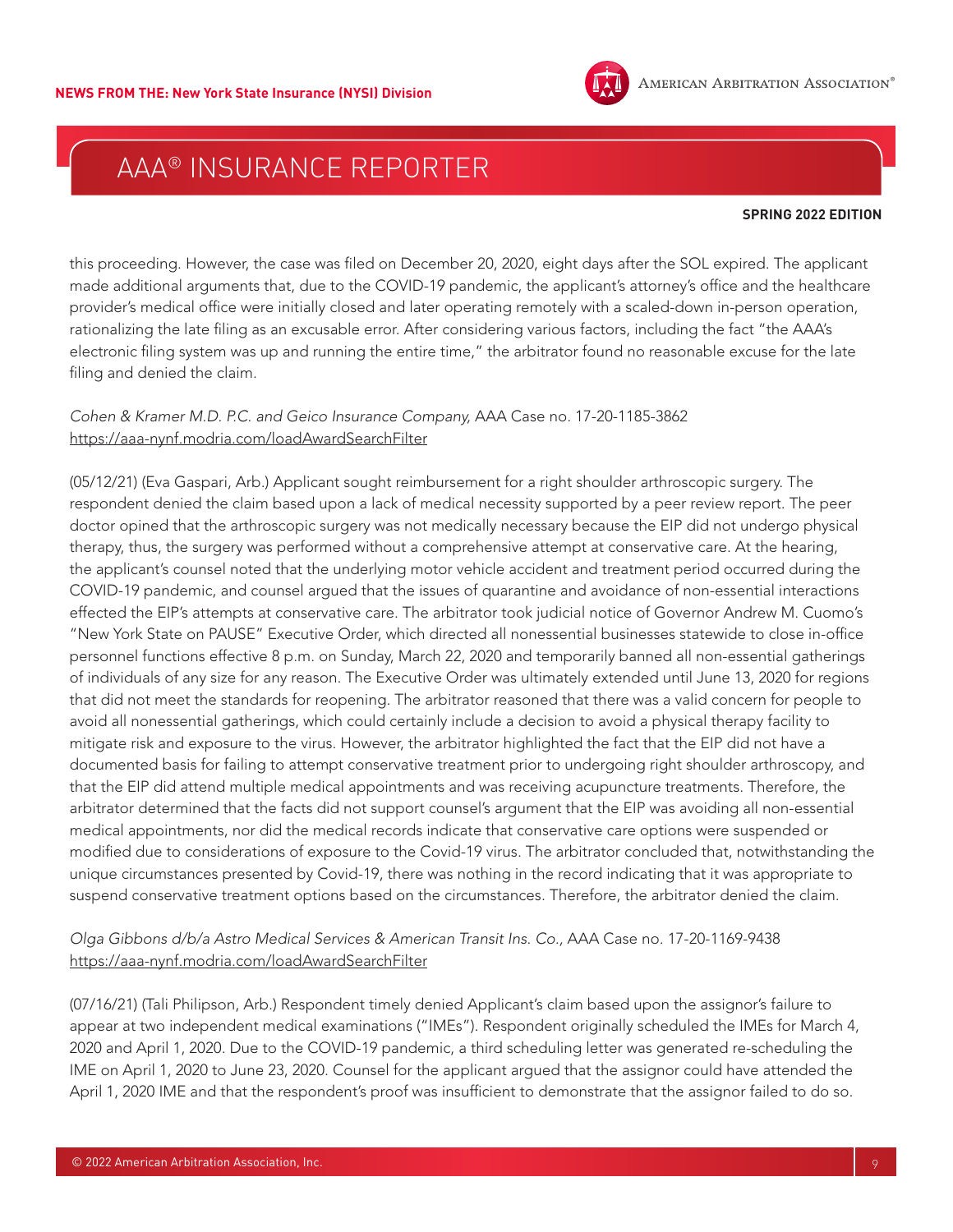

#### **SPRING 2022 EDITION**

Respondent's attorney noted that on April 1, 2020, there was a statewide shutdown of all nonessential businesses mandated by Governor Andrew Cuomo's "PAUSE" (Policies that Assure Uniform Safety for Everyone) Executive Order, which went into effect on March 22, 2020. Respondent's counsel argued that in an effort to comply with the statewide mandate, respondent canceled the second IME, since neither the examining physician nor the assignor could have attended as per the PAUSE order, and, therefore, the April 1, 2020 IME was not considered a "missed" appointment. Applicant's counsel argued that physicians were considered essential workers during the pandemic, and, therefore, both the doctor and the assignor could have attended the IME without violating the PAUSE order. The arbitrator agreed that on April 1, 2020, the date of the second IME, Governor Cuomo's PAUSE order was in effect and all nonessential businesses were closed. The order provided a list of "Essential Health Care Operations," which included the following: research and laboratory services, hospitals, walk-in-care health facilities, emergency veterinary and livestock services elder care, medical wholesale and distribution, home health care workers or aides for the elderly, doctor and emergency dental, nursing homes, or residential health care facilities or congregate care facilities, medical supplies, and equipment manufacturers and providers. The arbitrator noted that while IME doctors were not specifically excluded from the list, the services they provided did not fall within any of the categories identified in the PAUSE order. Therefore, the arbitrator concluded that respondent's actions at the time the IMEs were scheduled were proper given the unprecedented global pandemic, the PAUSE order, and the information available regarding who was an essential worker. Finding in favor of the respondent, the arbitrator determined that the IME scheduled April 1, 2020 was a nullity, since it was scheduled during Governor Cuomo's PAUSE order, which prevented either party from attending, and that the respondent sufficiently demonstrated that the assignor missed two IMEs on March 4, 2020 and June 23, 2020.

*Advanced Comprehensive Laboratory & New York Central Mutual Fire Ins.,* AAA Case no. 17-21-1192-0106 <https://aaa-nynf.modria.com/loadAwardSearchFilter>

(02/18/22) (Matthew Summa, Arb.) In this case, the arbitrator addressed whether the assignor timely filed a notice of the accident within 30 days under 11 NYCRR 65-1.1. The arbitrator determined that respondent's evidence established that the assignor's notice of claim was received more than 30 days after the subject accident. Therefore, the burden shifted to the applicant to establish timely notice of claim or provide a reasonable excuse for the late notice. In opposition, the applicant argued that pursuant to Governor Cuomo's Executive Order, the assignor was under no obligation to submit notice of the accident within 30 days. In sustaining respondent's denials, the arbitrator determined that based upon a plain reading of the language of the Executive Order, there was no indication that the Executive Order applied to the state regulations regarding the handling of no-fault bills.

*Andrew J. Dowd, MD Orthopedics and Hand Surgery & State Farm Mutual Auto. Ins. Co.,* AAA Case no. 17-20-1177-0186 <https://aaa-nynf.modria.com/loadAwardSearchFilter>

(08/10/21) (Corinne Pascariu, Arb.) In this case, respondent defended the arbitration based upon the applicant's failure to attend two scheduled EUOs. The arbitrator noted that the EUOs were scheduled to take place during the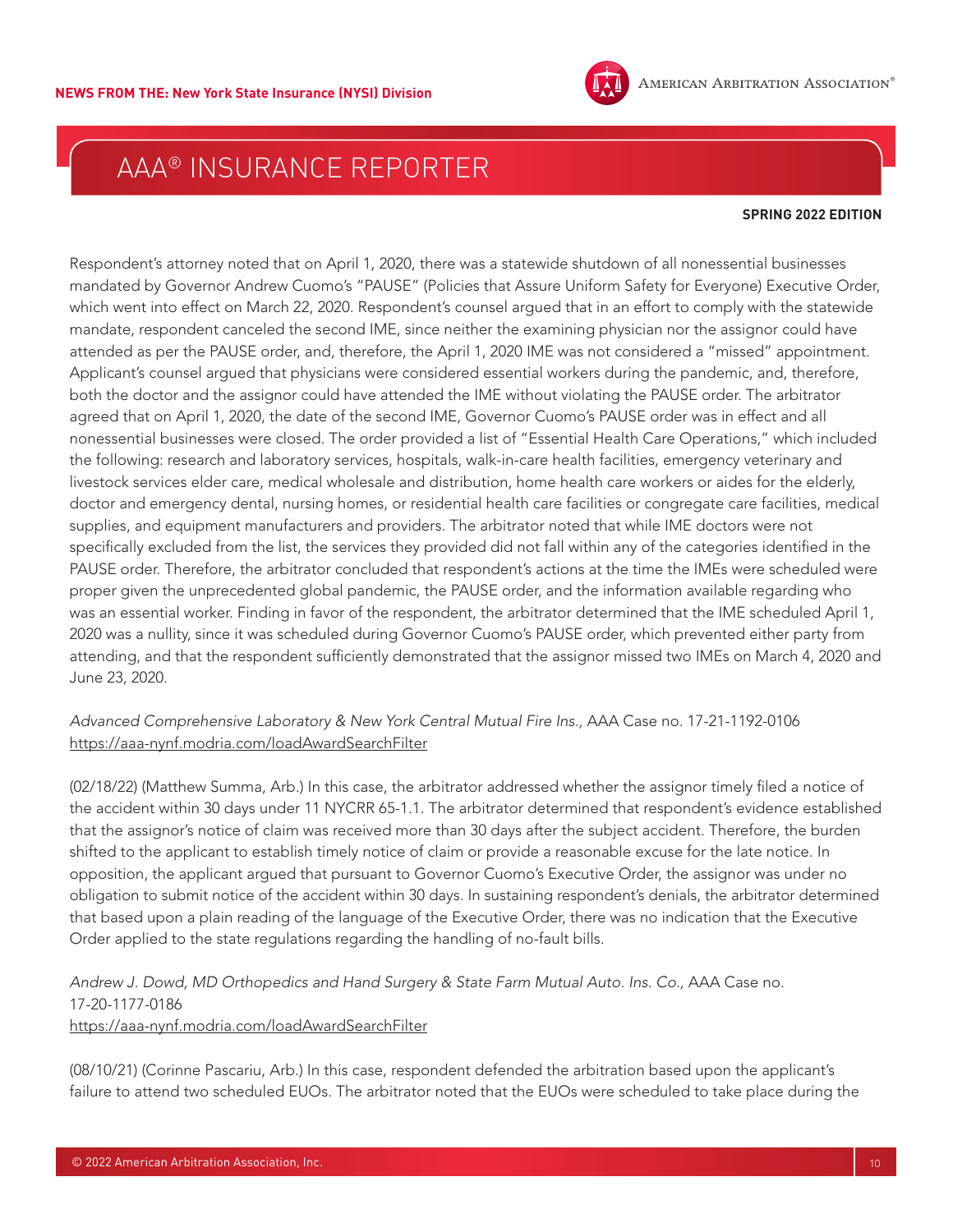

#### **SPRING 2022 EDITION**

COVID-19 pandemic and during Governor Andrew M. Cuomo's New York State on PAUSE Executive Order. The arbitrator further noted that the EUO scheduling letters provided a location where the EUO was to be held but that the EUO could be arranged to be held in person, by video conference, or by teleconference. The applicant argued that the respondent's denial must be vacated, as the no-fault regulations were stayed as a result of the COVID-19 pandemic and, therefore, it was improper for the respondent to deny the claim based upon the applicant's failure to attend an EUO while the Executive Order was in effect. Based upon the evidence submitted, the arbitrator determined that the applicant had the opportunity to adjourn the EUOs or to arrange to have the EUO held at a location where he was comfortable in terms of COVID safety. However, due to the applicant's lack of communication, the arbitrator found respondent's evidence sufficient to establish that the claim was timely denied based upon the applicant's failure to attend two EUOs.

#### NEW JERSEY FEE SCHEDULE & ENTITLEMENT TO REIMBURSEMENT FOR CODES NOT LISTED

### *Barnert Surgical Center, LLC & Geico Insurance Company,* AAA Case no. 17-20-1179-4349 <https://aaa-nynf.modria.com/loadAwardSearchFilter>

(7/22/21) (Kent Benziger, Arb.) Applicant sought reimbursement for a facility fee associated with a percutaneous cervical discectomy and decompression of C4-5, C5-6 and ablation of nucleus, and modulation of the annulus under fluoroscopic guidance. After determining that the surgery was medically necessary, the arbitrator addressed the parties' fee schedule arguments. The parties agreed that the 33<sup>rd</sup> Amendment to 11 NYCRR 68 required a comparison between NY and NJ fees and that the lesser of the two fees would be appropriately awarded. Both parties submitted fee coder affidavits. Respondent's fee coder argued that none of the four codes submitted were reimbursable under the New Jersey Fee Schedule. With respect to CPT codes 63075 and 63076, respondent's coder cited to N.J.A.C. 11:3-29.5(a) and 29.43 for the proposition that a service is not reimbursable when there is no fee listed in the Ambulatory Surgical Center facility fee column of Appendix Exhibit 1. Similarly, respondent's coder argued that CPT code 22526 is not reimbursable because the code is not contained within the New Jersey Fee Schedule. In contrast, the applicant's coder reasoned that CPT code 22526 could be "crosswalked" to CPT code 22521, which is reimbursable under the New Jersey ASC Fee Schedule. In finding the applicant's evidence more persuasive, the arbitrator determined that CPT code 22521 was comparable to 22526 and awarded reimbursement.

### *Manalapan Surgery Center, LLC & Geico Insurance Company,* AAA Case no. 17-19-1151-8497 <https://aaa-nynf.modria.com/loadAwardSearchFilter>

(7/20/21) (Debbie Thomas, Arb.) Applicant sought reimbursement for a facility fee associated with a percutaneous discectomy. After determining that the surgery was medically necessary, the arbitrator addressed the parties' fee schedule arguments. The parties agreed that the 33<sup>rd</sup> Amendment to 11 NYCRR 68 required a comparison between NY and NJ fees and that the lesser of the two fees would be appropriately awarded. Both parties submitted fee coder affidavits. The arbitrator also sought an Independent Healthcare Consultant opinion. Respondent's fee coder argued that none of the five codes submitted were reimbursable under the New Jersey Fee Schedule. With respect to CPT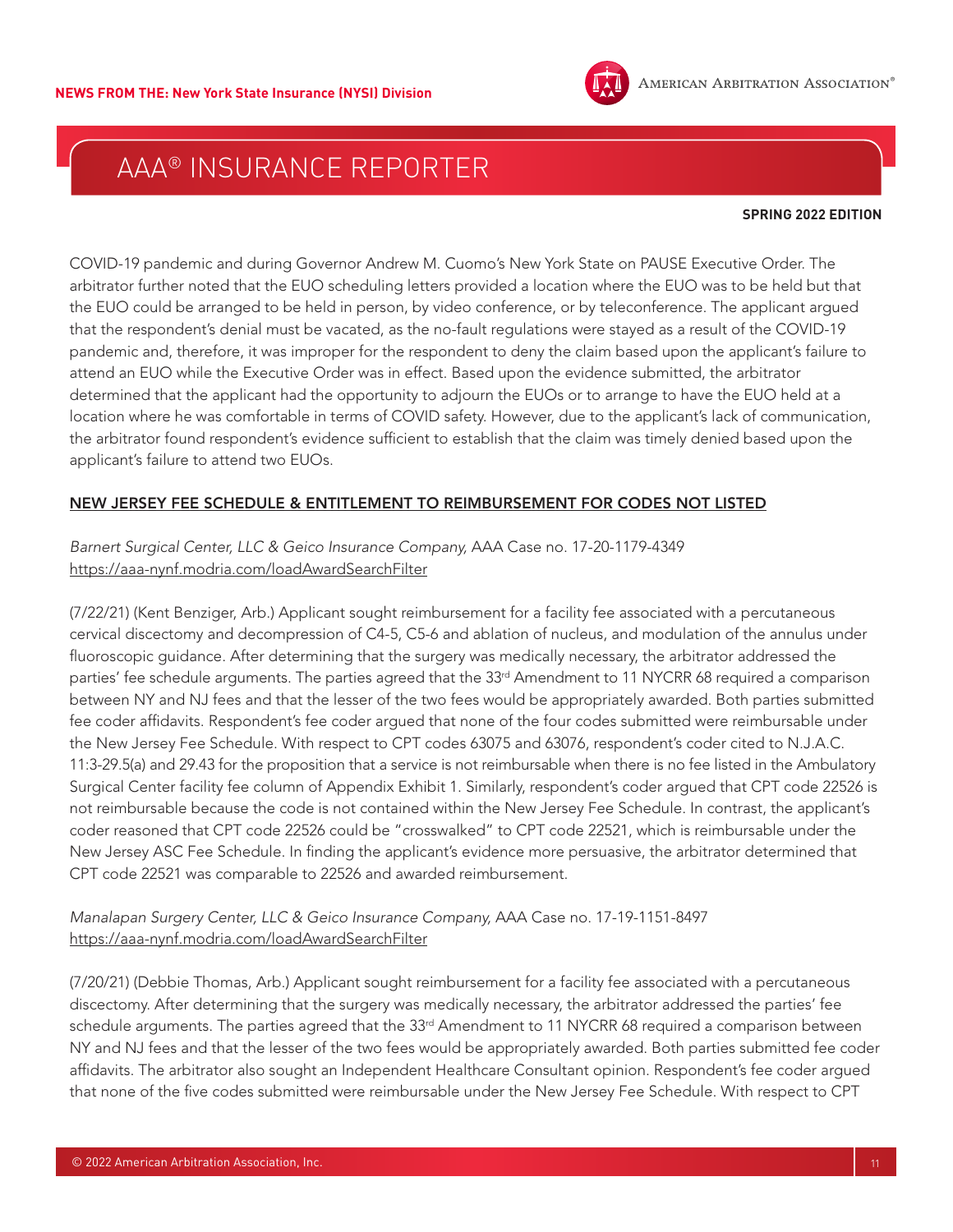

#### **SPRING 2022 EDITION**

codes 63075, 63076, and 77003, the parties agreed that reimbursement was not allowed as there is no fee in the ASC facility fee column of Appendix Exhibit 1. Respondent's coder argued further that 77003 and 20553 were included in the code for the surgery and, therefore, were not separately reimbursable. With respect to CPT code 0274T, respondent's coder argued that no reimbursement was due as the code is not contained in the New Jersey Fee Schedule. In contrast, the applicant's coder argued that 0274T is reimbursable under the New Jersey Fee Schedule as it falls under the purview of N.J.A.C. §11:3-29.4(e)(1), which states that unlisted CPT codes are reimbursed at either the usual and customary fee of the service or a rate of payment equivalent to that of a similar procedure that is listed within the Fee Schedule; applicant's coder determined the fee for 0274T by utilizing the corresponding New York rate of reimbursement as evidence of the usual and customary fee. Distinguishing the respondent's arguments from the holding in New Jersey Manufacturers Insurance Company v. Specialty Center of North Brunswick, 204 A.3d 672 (N.J. App. Div. 2019), the arbitrator agreed with the applicant's analysis that the mere fact that a code is not listed in the fee schedule is not enough to establish that services billed under that code are not reimbursable. Relying upon the applicant's analysis, the arbitrator determined that there must also be a showing that the legislature intended for the code not to be reimbursed. The IHC report adopted the methodology offered by the applicant and determined that 0274T should be reimbursed. However, rather than adopting the IHC's recommendation for reimbursement of the code at 100%, the arbitrator adopted the applicant's analysis and determined that reimbursement for services billed under 0274T should be reduced to 50%, as the code did not represent the primary procedure performed. The arbitrator ultimately awarded the amount sought by applicant, which was less than the amount determined by the IHC.

*Health East Ambulatory Surgical Center & Progressive Casualty Insurance Company,* AAA Case no. 17-21-1202-6474 <https://aaa-nynf.modria.com/loadAwardSearchFilter>

(12/27/21) (Gerry Wendrovsky, Arb.) Applicant sought reimbursement for a facility fee associated with bone marrow cell therapy. Before addressing the medical necessity of the services, the arbitrator addressed the parties' fee schedule arguments. The parties agreed that the 33<sup>rd</sup> Amendment to 11 NYCRR 68 required a comparison between NY and NJ fees and that the lesser of the two fees would be appropriately awarded. The crux of the dispute arose over reimbursement for services rendered under CPT code 0263T, which is not listed in the New Jersey Fee Schedule. The arbitrator determined that under a plain reading of *New Jersey Manufacturers Insurance Company v. Specialty Center of North Brunswick,* 204 A.3d 672 (N.J. App. Div. 2019), an ASC is not entitled to reimbursement for services billed under a CPT code that is not listed in the New Jersey Fee Schedule and, accordingly, the arbitrator denied reimbursement for CPT code 0263T.

### *Surgicore of Jersey City, LLC & State Farm Mutual Insurance Company,* AAA Case no. 17-21-1199-0957 <https://aaa-nynf.modria.com/loadAwardSearchFilter>

(1/25/22) (Michael Resko, Arb.) Applicant sought reimbursement for a facility fee associated with a lumbar percutaneous discectomy and Intradiscal Electrothermol Therapy. After determining that the surgery was medically necessary, the arbitrator addressed the parties' fee schedule arguments. The parties agreed that the 33rd Amendment to 11 NYCRR 68 required a comparison between NY and NJ fees and that the lesser of the two fees would be appropriately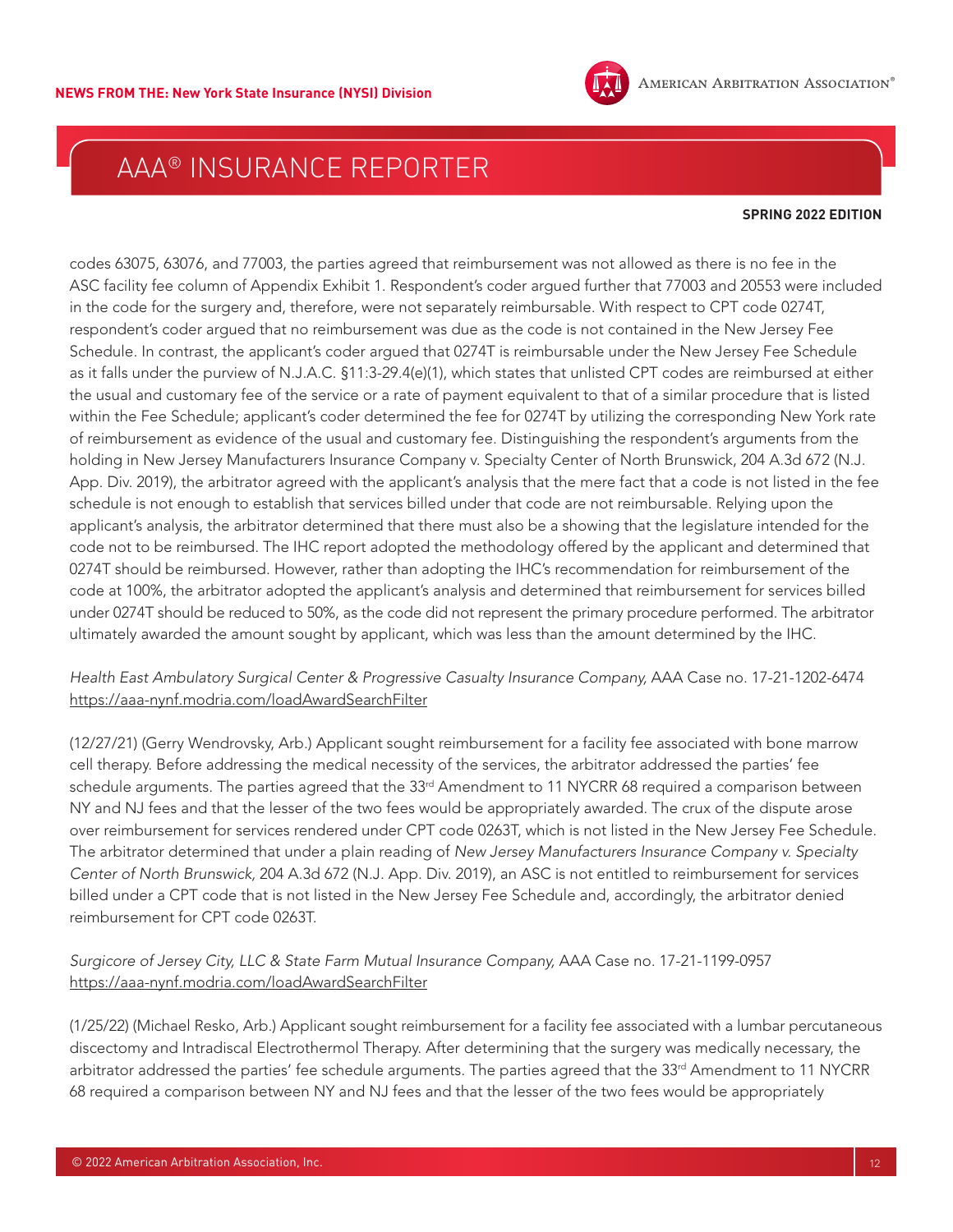

#### **SPRING 2022 EDITION**

awarded. The crux of the dispute involved reimbursement for CPT codes 22526 and 22527. Both parties submitted fee coder affidavits. Relying upon New Jersey Manufacturers Insurance Company v. Specialty Center of North Brunswick, 204 A.3d 672 (N.J. App. Div. 2019), respondent argued that the services are not reimbursable because the two codes are not listed in the Physicians' and ASC columns of the New Jersey fee schedule. The arbitrator determined that a plain reading of the court's ruling in New Jersey Manufacturers compelled a finding in favor of respondent. The arbitrator characterized the applicant's coder's attempts to distinguish the codes billed in this instance from the regulations and relevant case law as "strained" and denied reimbursement for CPT codes 22526 and 22527.

#### FINAL DETERMINATIONS BY WORKERS' COMPENSATION BOARD & DUTY TO NOTIFY NO-FAULT INSURER

### *ElectroDiagnostic & Physical Med PC & American Transit Ins. Co.,* AAA Case no. 17-18-1105-4405 <https://aaa-nynf.modria.com/loadAwardSearchFilter>

(7/21/21) (Matthew Brew, Arb.), aff'd AAA Assessment no. 99-18-1105-4405 (10/9/21) (Jeffrey Grob, Master Arb.) This matter came before Arbitrator Brew on remand, who was asked to determine whether respondent's defense based upon the availability of Workers' Compensation benefits should be sustained. This case was initially heard before another arbitrator, who found the decision by the Workers' Compensation Board (WCB) disallowing the assignor's claim to be dispositive of this issue against the respondent. An appeal by respondent was sustained based on the lower arbitrator's failure to address whether the respondent was given notice of the WCB hearing. This matter was then remanded to a second arbitrator, who found that the respondent was not given notice of the WCB hearing and, therefore, in accordance with the court's determination in *Matter of Lutheran Med. Ctr. v. Hereford Ins. Co.,* 43 A.D.3d 1064 (2<sup>nd</sup> Dept 2007), the arbitrator held that respondent was not bound by the WCB decision. The applicant then appealed, and the case was remanded to Arbitrator Brew, who found that the respondent was an interested party and, therefore, entitled to notice of the WCB hearing. Ultimately finding in favor of the applicant, however, the arbitrator distinguished the facts in this case from Matter of Lutheran Med. Ctr., *supra.,* noting that the respondent did not take any action to appeal, challenge, or raise any issue with the WCB regarding the lack of notice issue despite receiving notice of the WCB decision. The arbitrator determined the respondent's inaction to be fatal to its defense, noting that under Workers' Compensation Law §23, the respondent had the power and standing to judicially challenge the WCB determination but failed to do so. The respondent then appealed. The master arbitrator concurred with the lower arbitrator that respondent's inaction after receiving notice of the WCB decision distinguished this proceeding from the facts in *Matter of Lutheran Med. Ctr. v. Hereford Ins. Co,* and that further delay would have frustrated the core objective of the no-fault regulations, and would have regulations, rewarding respondent for its protracted failure to act. Accordingly, the award in favor of applicant was affirmed on appeal.

### *Advanced Orthopedics & Joint Preservation PC & American Transit Ins. Co.,* AAA Case no. 17-20-1168-6611 <https://aaa-nynf.modria.com/loadAwardSearchFilter>

(8/3/21) (Claire Gallagher, Arb.), aff'd AAA Assessment no. 99-20-1168-6611 (10/24/21) (Burt Feilich, Master Arb.) The respondent denied the claim, asserting that the matter first must be referred to the Workers' Compensation Board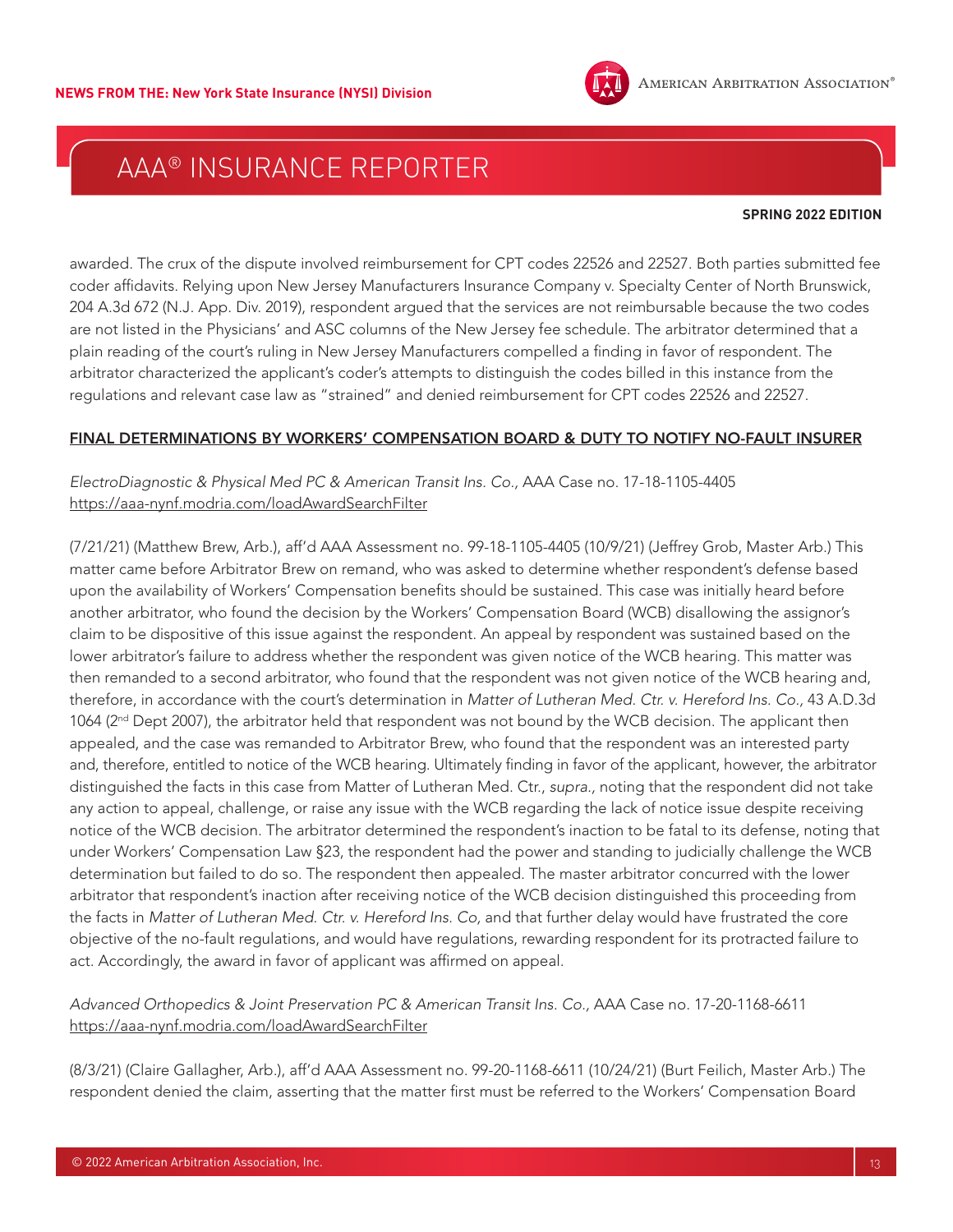

#### **SPRING 2022 EDITION**

("WCB") for a preliminary determination regarding the claimant's eligibility for workers' compensation benefits. In rejecting the respondent's defense, the lower arbitrator noted that the WCB already had issued an NCEC-101 letter finding that the assignor was ineligible for worker's compensation benefits, as the assignor did not meet the qualifying criteria for the Independent Livery Drivers Benefit Fund. Therefore, relying upon the decision by the WCB that the claimant was ineligible for workers' compensation benefits, the lower arbitrator determined that the primary jurisdiction of the claim properly rested with the no-fault arbitration forum. The respondent appealed, arguing that it was not placed on notice of the WCB hearing and therefore was not given an opportunity to participate and submit evidence in support of its position that 1) the assignor was operating a Black Car dispatched by a Black Car base; 2) the assignor never was covered by the livery fund; and 3) the assignor was injured in the course and scope of his employment. Affirming the lower arbitrator's decision in favor of the applicant, the master arbitrator noted that the respondent raised the above issues for the first time on appeal, and that, contrary to the statement made by respondent in its appellate brief, at no time had the applicant or the assignor argued or represented that the assignor was a Black Car driver operating through a Black Car-affiliated radio base when the accident occurred.

*Green Acres Home Care v. American Transit Ins. Co.,* AAA Case no. 17-19-1128-5514 <https://aaa-nynf.modria.com/loadAwardSearchFilter>

(2/27/20) (Tali Philipson, Arb.), aff'd AAA Assessment no. 99-1128-5514 (06/30/20) (Jonathan Hill, Master Arb.) The arbitrator addressed whether the respondent's defense based upon the claimant's eligibility for workers' compensation benefits should be sustained. The record included a decision from the Workers' Compensation Board (WCB) stating that the assignor's claim was closed, since his injuries did not meet the qualifying criteria. Respondent argued that it was not given notice of the Workers' Compensation hearing, and, therefore, under *Matter of Lutheran Med. Ctr. v.*  Hereford Ins. Co. 43 AD 3d 2064 (App Div. 2<sup>nd</sup> Dept 2007), it was not bound by the decision issued by the WCB. Applicant argued that respondent was given notice as evidenced by the WCB decision, which identified the respondent as one of the recipients of the WCB decision. The arbitrator reasoned that the WCB would not have notified respondent of the decision if the respondent had not initially been identified as an interested party and placed on notice of the hearing. Accordingly, the arbitrator rejected the respondent's defense based upon the claimant's eligibility for workers' compensation benefits. The lower arbitrator's decision was affirmed on appeal.

### *Omega Diagnostic Imaging, P.C. & Hereford Ins. Co.,* AAA Case no. 17-20-1166-8183 <https://aaa-nynf.modria.com/loadAwardSearchFilter>

(1/4/22) (Ann Lorraine Russo, Arb.) The arbitrator addressed whether the applicant's claim was ripe for adjudication due to applicant's alleged failure to respond to requests for additional verification. Respondent issued verification requests in order to determine whether the assignor, the operator of a livery vehicle, was eligible to receive workers' compensation benefits. The arbitrator noted that the Independent Livery Drivers' Benefit Fund (ILDBF) requires independent livery companies to supply workers' compensation coverage to its independent drivers who meet specific qualifying criteria; drivers not meeting the qualifying criteria are not covered by the ILDBF and may seek no-fault benefits. The arbitrator also noted that the assignor submitted an application to the Workers' Compensation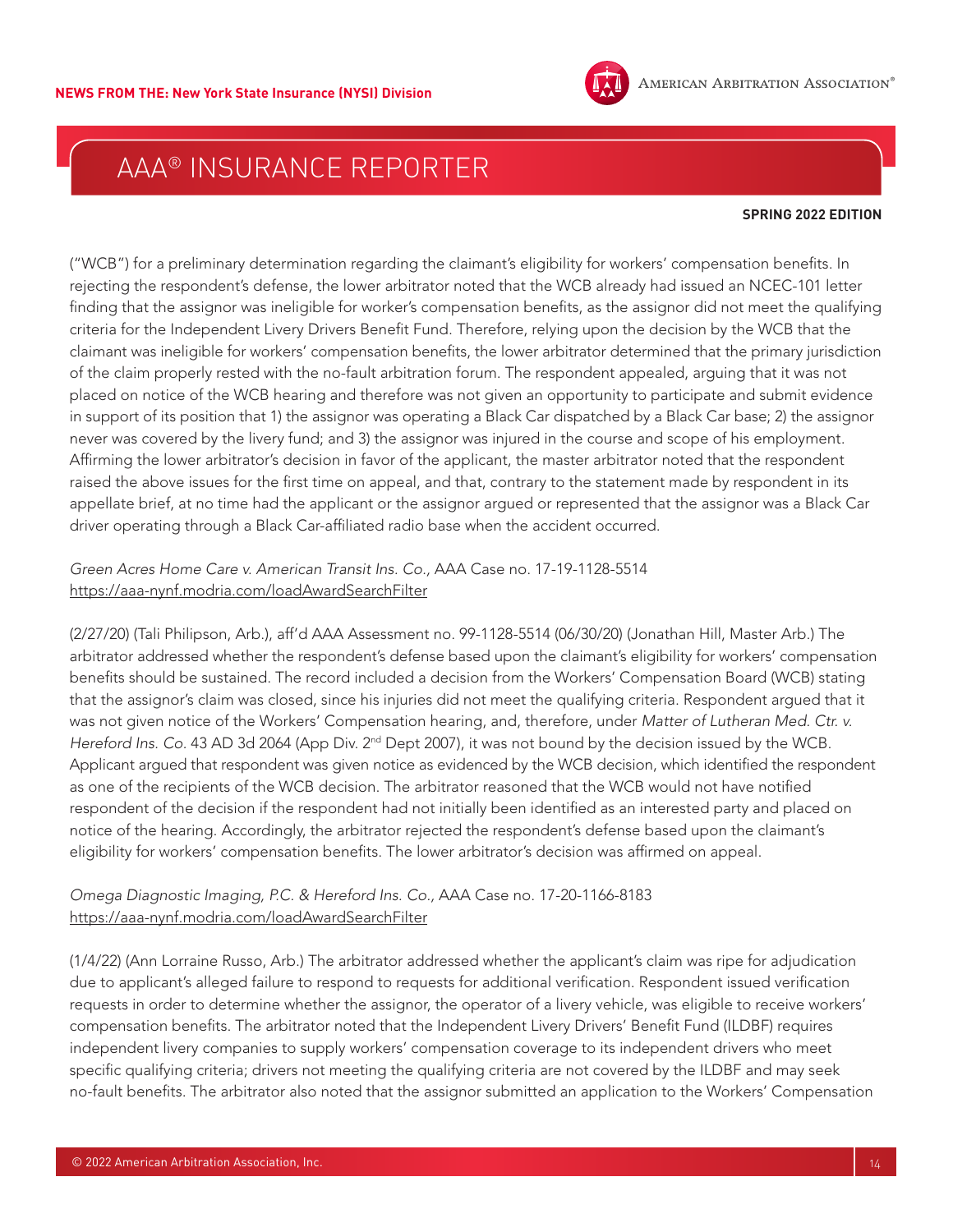

#### **SPRING 2022 EDITION**

Board (WCB) and that the WCB subsequently issued a decision (Form NCEC-101) wherein it determined that the assignor failed to meet the qualifying criteria required by the Executive Law and that he was, in fact, entitled to no-fault benefits. During the arbitration hearing, the Applicant argued that the WCB's decision constituted a final determination rendering the respondent's verification requests moot. Respondent argued that Form NCEC-101 was merely an advisement letter and did not constitute a final determination by the WCB. The respondent further argued that a workers' compensation hearing without notice to the insurer is reversible error. Therefore, the respondent asserted that the applicant's claim for no-fault benefits must be dismissed without prejudice and the matter remanded to the WCB for a determination regarding whether the claimant was in the course of his employment when the accident occurred. In rejecting the respondent's argument, the arbitrator concluded that the NCEC-101 represented a final determination by the WCB. The arbitrator found the evidence in the record adequately demonstrated that the WCB determined that the assignor was not eligible to collect workers' compensation benefits, thus rendering respondent's verification requests regarding the assignor's eligibility for workers' compensation benefits moot. While the arbitrator acknowledged that a final decision by the WCB is subject to appeal, she noted that there was no evidence in the record demonstrating that the assignor appealed the NCEC-101 administrative determination. The arbitrator further noted that respondent failed to offer any evidence demonstrating that the assignor's condition satisfied the qualifying criteria required by the Executive Law for eligibility for benefits under the ILDBF. Therefore, the arbitrator determined that the applicant was entitled to no-fault benefits. Noting that the respondent failed to preserve any additional defenses, the arbitrator awarded the claim.

*Cohen & Kramer, M.D., P.C. & American Transit Ins. Co.,* AAA Case no. 17-21-1209-9173 <https://aaa-nynf.modria.com/loadAwardSearchFilter>

(11/16/21) (Michael Rosenberger, Arb.) The arbitrator addressed whether the respondent could sustain its defense that workers' compensation benefits were the primary source of recovery. Respondent alleged that the assignor was in the course of his employment at the time of the underlying accident. In response, applicant submitted a letter from the Workers' Compensation Board ("WBC") on Form NCEC-101 which, according to the Board, "constitutes a final decision by the Workers' Compensation Board that a claimant is ineligible for benefits." The respondent argued that it was never placed on notice of the WCB hearing and, therefore, the present matter should be remanded to the WCB. The arbitrator rejected respondent's argument, noting that the letter clearly represented a "final determination" by the Board and, therefore, the matter could not be remanded to the Board, nor had the respondent offered any evidence suggesting that the WCB would even reconsider its decision. Accordingly, the arbitrator determined that respondent's defense based upon the claimant's eligibility for workers' compensation benefits was unsustainable and that the applicant maintained a viable claim for no-fault benefits.

*Limelite Recovery Inc. & American Transit Ins. Co.,* AAA Case no. 17-20-1183-1825 <https://aaa-nynf.modria.com/loadAwardSearchFilter>

(2/14/22) (John O'Grady, Arb.) The arbitrator addressed whether it was permissible for an insurer to restart the processing of a no-fault claim after learning that its original denial of claim based on its position that workers'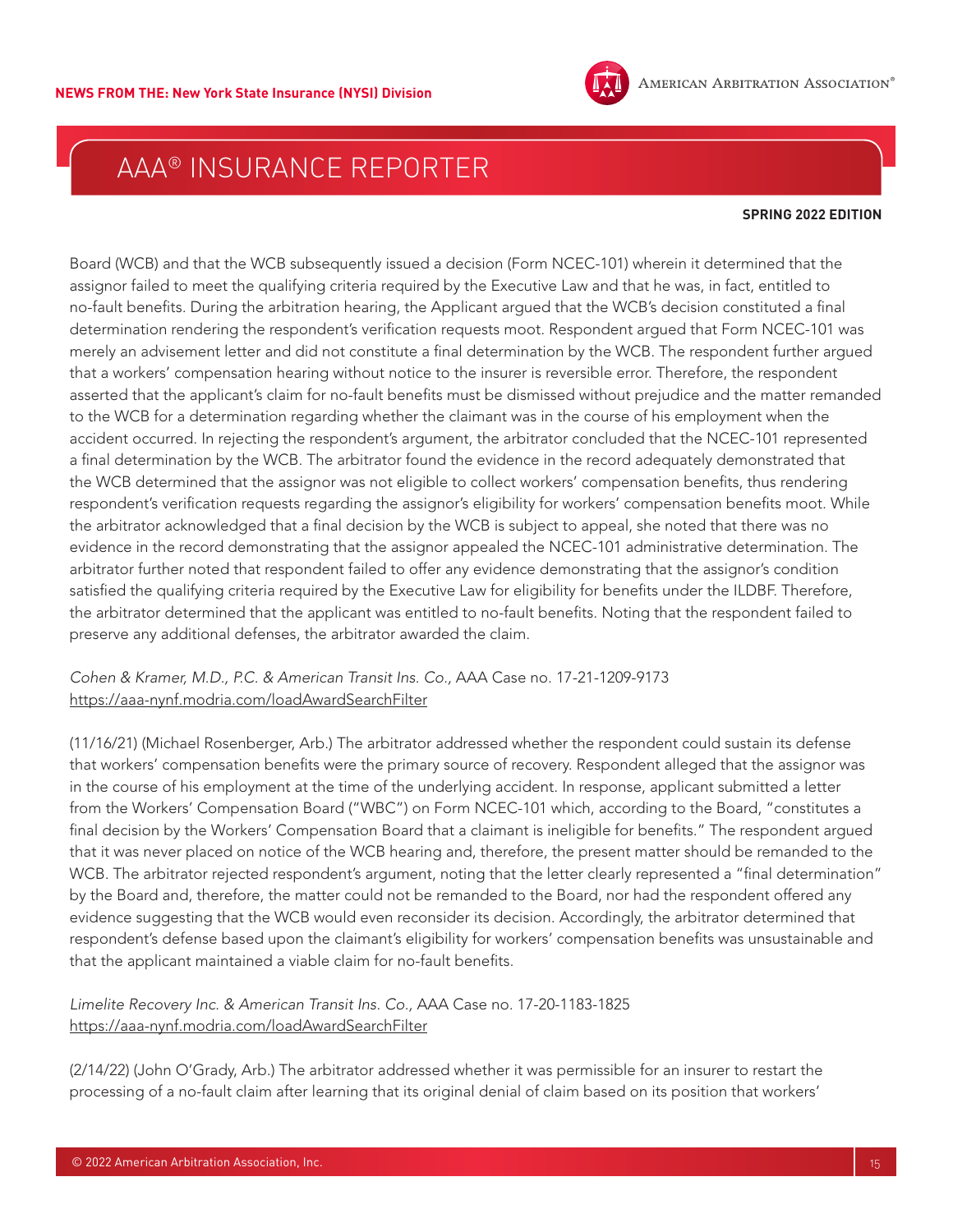

#### **SPRING 2022 EDITION**

compensation benefits were primary was unsustainable. The respondent originally denied the applicant's claim based on the contention that the assignor was in the course of his employment at the time of the underlying accident. The Workers' Compensation Board subsequently issued a decision (Form NCEC-101) disallowing the assignor's claim for workers' compensation benefits. As a consequence, the respondent withdrew its defense based upon the claimant's eligibility for workers' compensation benefits and issued verification requests to the applicant seeking information to further verify the claim. Relying upon the Appellate Division's ruling in *Todaro v. Geico General Ins. Co.,* 46 A.D.3d 1086 (3<sup>rd</sup> Dept. 2007)], the arbitrator determined that the respondent was bound by the four corners of its original denial of claim form and could not subsequently create a new basis for its refusal to pay by requesting additional verification upon learning that its original defense based upon the claimant's eligibility for workers' compensation benefits was unfounded. Accordingly, the arbitrator found in favor of the applicant and awarded the claim in full.

#### SUM AWARDS: COMPARATIVE NEGLIGENCE & FAILURE TO USE SEATBELT DEFENSE

### *Claimant & American Alternative Insurance Company,* AAA Case no. 01-20-0005-4977 [Sum Award Search](https://apps.adr.org/AwardSearch/faces/awardSearch.jsf;jsessionid=ROfIitKXrsJWV_BHF3TbVWfimZ-SMT-IZ2oC6Bo8Qfi2YKgpsKzK!101295697)

(Peter Horenstein, Arb.) This proceeding involved an underinsured motorist claim arising from a head-on collision. The vehicles involved were an ambulance in emergency operation and a Ford Suburban attempting a left turn from a parking lot in front of the oncoming ambulance. At the time of the collision, the claimant was in the rear of the ambulance tending to a patient, and the impact caused the claimant to be thrown about the interior of the ambulance. The claimant was removed from the scene to Stony Brook University Hospital, where she was evaluated for complaints of pain in her neck, left knee, left shoulder, right knee, right shoulder, and right wrist. Four days later, the claimant presented to an orthopedist, "Dr. C", by whom she previously had been treated for prior injuries. "Dr. C" noted her past history of left and right knee arthroscopy, as well as a history of a C5-6 herniation and multi-level disc bulges. Following examination, impression included right and left knee contusion, rule out osteochondral injury and meniscus tear, bilateral shoulder rotator cuff strain with impingement, cervical sprain/strain, and lateral sprain of the left ankle. MRI of the right knee revealed moderate effusion, full thickness defect weight bearing lateral femoral condyle, early patellofemoral arthrosis with chondritic changes of the patella and sulcus. The claimant subsequently underwent arthroscopic surgery to repair the injuries to the right knee. On 2-10-17, the claimant underwent additional arthroscopic surgery of the right knee for additional three-compartment synovitis, lateral meniscus tear, chondrosis of the patella, and lateral and medial femoral condyle. In late August 2018, the claimant was hospitalized for analgesic control of "unretractable right knee pain." She was also experiencing pain in the left knee and leg, was seeing a pain management specialist, and undergoing nerve blocks and radio frequency ablation in an attempt to control the knee pain. On 5-25-19 the claimant underwent another arthroscopy of the right knee. When last seen by "Dr. C," the claimant continued to be totally disabled from work. "Dr. C" attributed all of the claimant's injuries, post-accident treatments, and surgeries to the subject accident, opining that her prior injuries had fully healed. While receiving ongoing treatment for the right knee, the claimant also underwent an MRI of the right shoulder and arthroscopic surgery to repair an AC sprain with tear, a tear of the anterior superior labrum, and a partial thickness rotator cuff tear. The arbitrator noted that office notes also documented continued swelling of the claimant's right ankle, and the claimant was referred to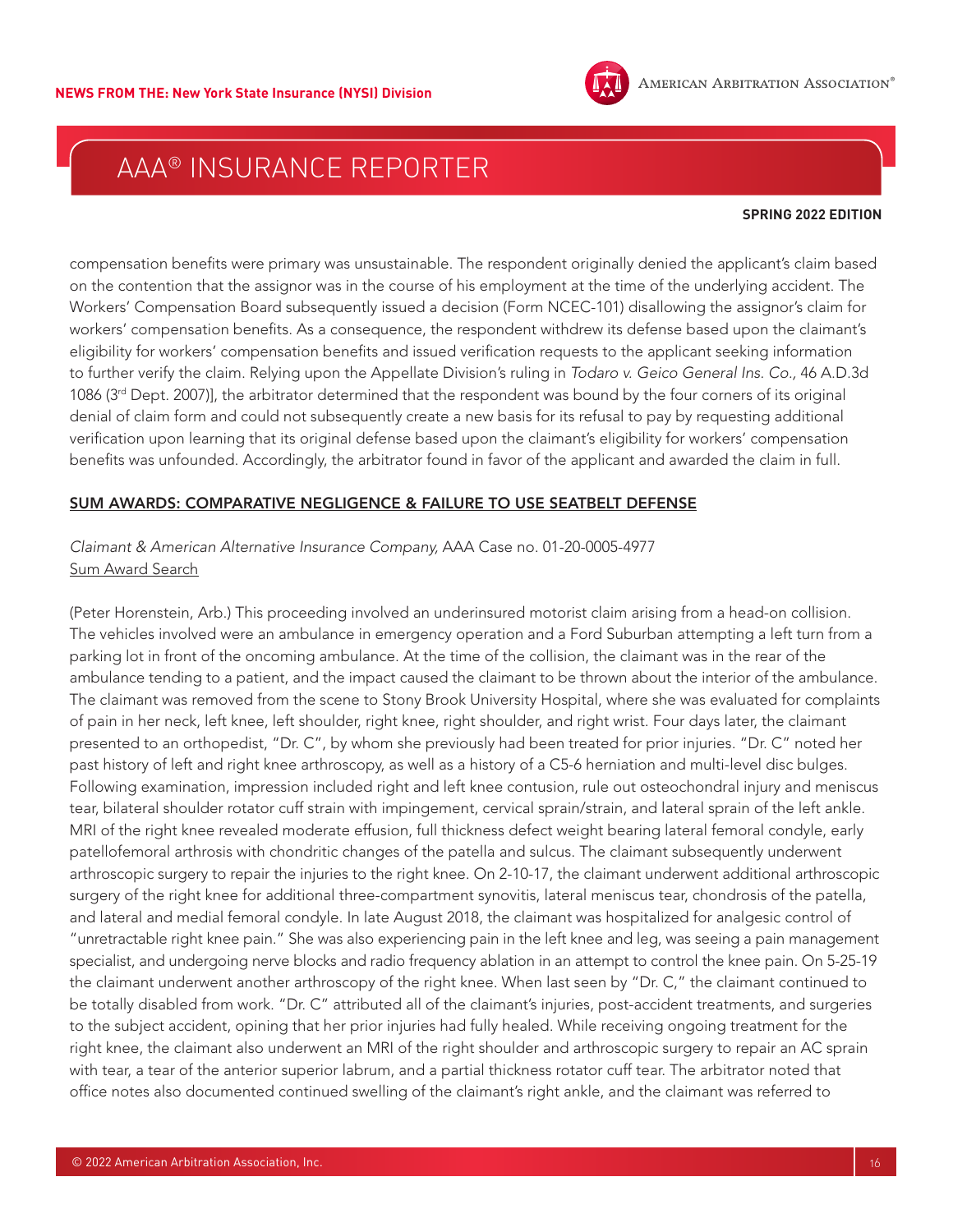

#### **SPRING 2022 EDITION**

"Dr. B," a foot specialist, for evaluation. Following an MRI of the right ankle, the claimant underwent tenolysis of the posterior tendon, and "Dr. B" opined that further surgery would likely be necessary. He described the claimant's ankle injuries to be permanent, "occupationally disabling," and causally related to the subject accident. The respondent commissioned independent radiological reviews of x-rays, a CT scan and MRI of the claimant's cervical spine, and MRI films of the claimant's bilateral knees, shoulders, and right ankle. The independent radiologist attributed the claimant's injuries to age-related degeneration rather than trauma. An orthopedic IME of the claimant on 4-9-18 concluded that the claimant sustained a mild partial orthopedic disability. Among other defenses, respondent proffered a defense of comparative negligence based upon the claimant's failure to use an available seatbelt. In support of its defense, respondent offered a report of "JM," a professional engineer. "Mr. M" determined that "…had [the claimant] been wearing the available seat belt assembly, it would have been extremely effective and would have prevented the injuries sustained." However, the arbitrator took particular note that Mr. McManus failed to examine the ambulance in which the claimant was an occupant, its interior, and the seat belt assembly. Therefore, the arbitrator determined that the engineer's conclusions were speculative and of no probative value. After giving careful attention to the exhibits in evidence, the testimony of the claimant, and the arguments of counsel, the arbitrator awarded the claimant \$350,000.

### *J.B. & Utica Mutual Insurance Company,* AAA Case no. 01-17-0002-8357 [Sum Award Search](https://apps.adr.org/AwardSearch/faces/awardSearch.jsf;jsessionid=ROfIitKXrsJWV_BHF3TbVWfimZ-SMT-IZ2oC6Bo8Qfi2YKgpsKzK!101295697)

(Richard Kesnig, Arb.) This matter involved an underinsured motorist claim with \$500,000 in SUM coverage resulting from a motor vehicle accident that occurred on June 30, 2016. "VC," the driver of one of the three vehicles involved in the accident, testified that at the time of the occurrence, he was operating his motor vehicle when another vehicle failed to stop at a stop sign, thus resulting in a collision with his car. "VC" further testified that, at the time of the contact, the claimant's vehicle was stopped at the stop sign, and that the impact between the two vehicles forced each of them to subsequently come into contact with the claimant's car. The claimant, "JB," testified that at the time of the accident, he was stopped at the stop sign when two vehicles collided, causing an impact to the front and driver's side of his vehicle. Photographs documented significant damage to the claimant's vehicle. The claimant acknowledged that he was not wearing a seat belt at the time of this accident. The claimant was removed from the scene by ambulance and transported to Southampton Hospital, where he was evaluated in the emergency room and diagnosed with a fracture of the vertebral column and head injury. The claimant was subsequently transported to Stony Brook University Medical Center where, on July 1, 2016, "Dr. M" performed an anterior cervical discectomy and fusion of the C6 and C7 levels, cage placement, local bone graft, and anterior instrumentation. The claimant remained hospitalized for three days and was subsequently confined to bed for approximately two months. At the request of the respondent, "Dr. H," an orthopedist, examined the claimant on December 6, 2017, following which he diagnosed the claimant with C6 fracture superimposed upon degenerative changes and resolving status post-surgery. On December 11, 2017, "Dr. D," a neurologist, examined the claimant at the request of the respondent. "Dr. D" diagnosed the claimant with status post right-sided C6 facet fracture with C6-7 subluxation, status post-anterior cervical discectomy and fusion, resolved lumbar myofascitis, and resolved post-traumatic headaches. At the request of the respondent, "MM," a mechanical engineer, was asked to determine whether the claimant would have been injured or "less injured" had he been wearing the available seatbelt. "Mr. M" reviewed the incident description, the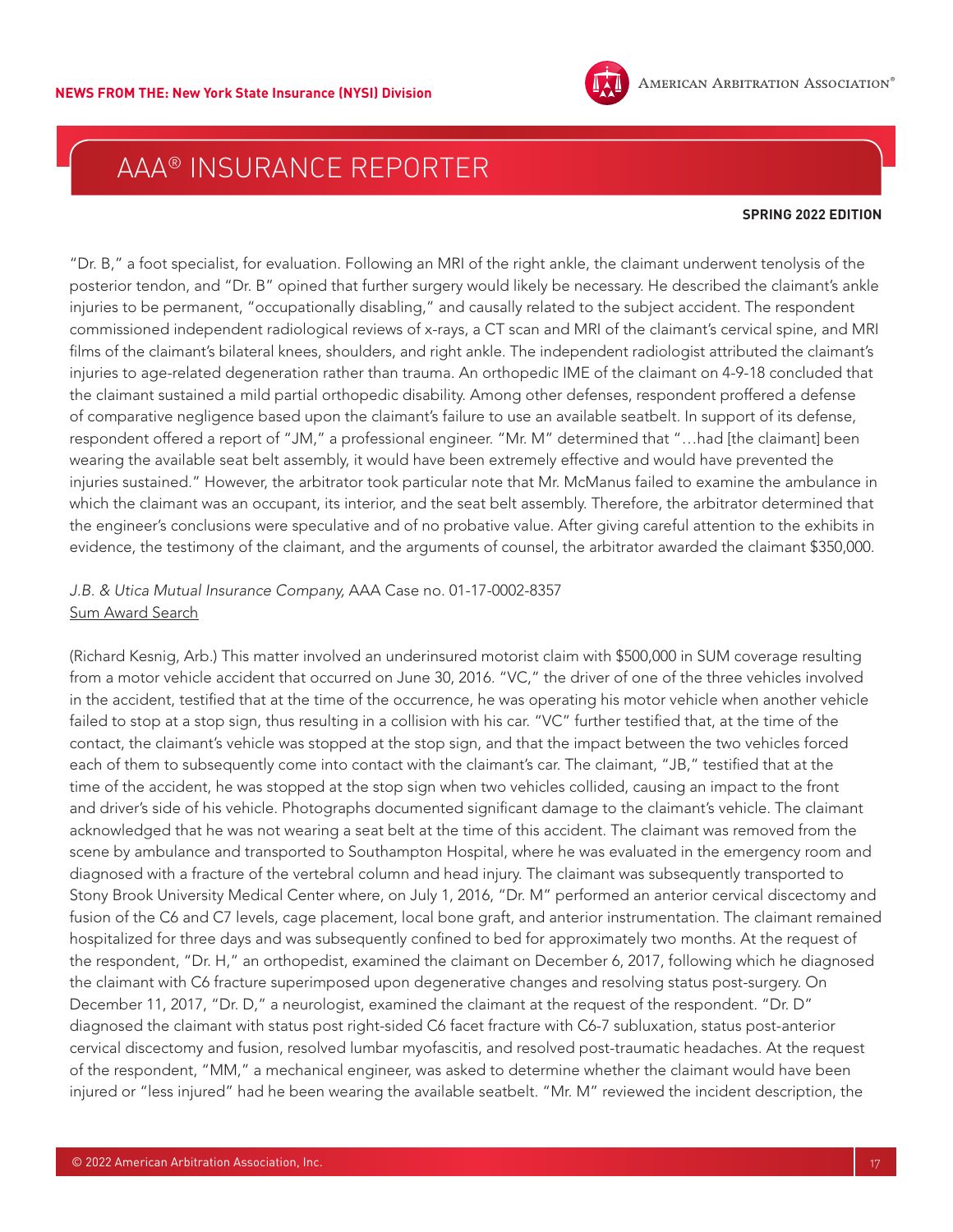

#### **SPRING 2022 EDITION**

"specifics with regard to [the] claimant's vehicle," and the claimant's alleged injuries. After performing a kinematic analysis, "Mr. M" concluded that had the claimant used the available restraint system, the reported injurious contact with the forward interior structures of the vehicle would have been eliminated. However, the arbitrator found "Mr. M's" conclusion that the seatbelt would have prevented the violent collision with the airbag unclear. The arbitrator concluded that, had the claimant been wearing his seatbelt, it is likely his injuries may have been alleviated. However, relying upon "Mr. M's" analysis, the arbitrator stated that he could not determine whether the claimant would have sustained a fracture had he been wearing a seatbelt, nor could the arbitrator determine whether use of the seatbelt would have mitigated the claimant's suffering. The arbitrator stated that while he could not evaluate with certainty the extent of what the claimant's injury would have been had he been wearing the available seatbelt, he concluded that the claimant may have deprived himself of an opportunity for less of an injury. Therefore, noting that the claimant was lawfully stopped at a stop sign when this accident occurred, no comparative negligence was assessed against the claimant. The arbitrator determined that the claimant's injuries were debilitating and would have long-term implications and awarded the claimant \$400,000, less a \$50,000 offset, in full satisfaction of his claim.

Editor-in-Chief: Alison M. Berdnik

Editorial Board: Athena Buchanan, Jan Chow, Stephen Czuchman, Michael Korshin, Alan Krystal, Melissa Abraham-Lofurno, Victor Moritz, Michael Rosenberger, Alina Shafranov, Matthew Viverito, Philp Wolf

Contributors to this issue: Athena Buchanan, Jan Chow, Stephen Czuchman, Michael Korshin, Alan Krystal, Melissa Abraham-Lofurno, Victor Moritz, Michael Rosenberger, Alina Shafranov, Matthew Viverito